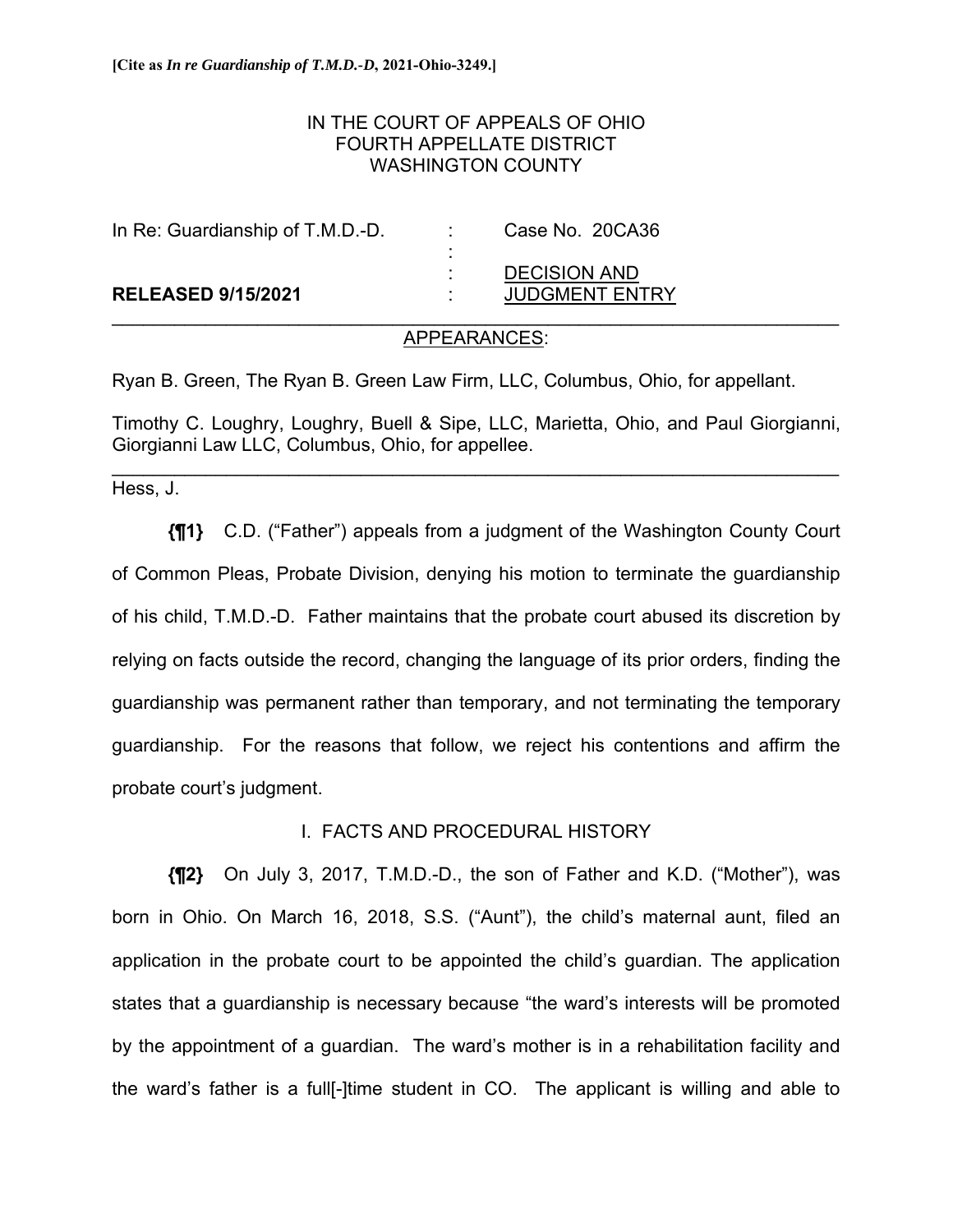#### Washington App. No. 20CA36 2

provide for the ward's basic needs." The application form has places for an applicant to indicate whether the type of guardianship applied for is "non-limited," "limited," "person and estate," "estate only," or "person only." On Aunt's application, the "non-limited" and "person and estate" options are marked. The application form has places for an applicant for a limited guardianship to list the limited powers requested and indicate whether the length of the guardianship requested is "indefinite" or "definite to" a date specified by the applicant. On Aunt's application, the "definite to" option is marked and the date specified is July 3, 2035, i.e., the child's eighteenth birthday. Mother and Father signed waiver of notice and consent forms stating: "We, the undersigned, do each of us hereby waive the issuing and service of notice, and voluntarily enter our appearance herein. We do hereby consent to the appointment of [Aunt]."

**{¶3}** On April 12, 2018, the probate court issued a judgment finding that a guardianship was necessary and appointing Aunt guardian of the child's person and estate "with the powers conferred as described, and limited to those powers contained in the [l]etters of [g]uardianship issued by this Court." The letters of guardianship gave Aunt power over the child's person and estate and specified that the powers "until revoked" were for an "[i]ndefinite time period."

**{¶4}** On November 13, 2019, Father moved to terminate the guardianship. The probate court conducted a hearing on the motion at which Father testified that he previously instituted an action in juvenile court seeking full custody of the child. He lives in Colorado, and around the time, was a full-time student enrolled in two bachelor's degree programs, was interning as a deputy probation officer in Larimer County's Eighth Judicial District, and was enrolled in a vocational rehabilitation program. Father testified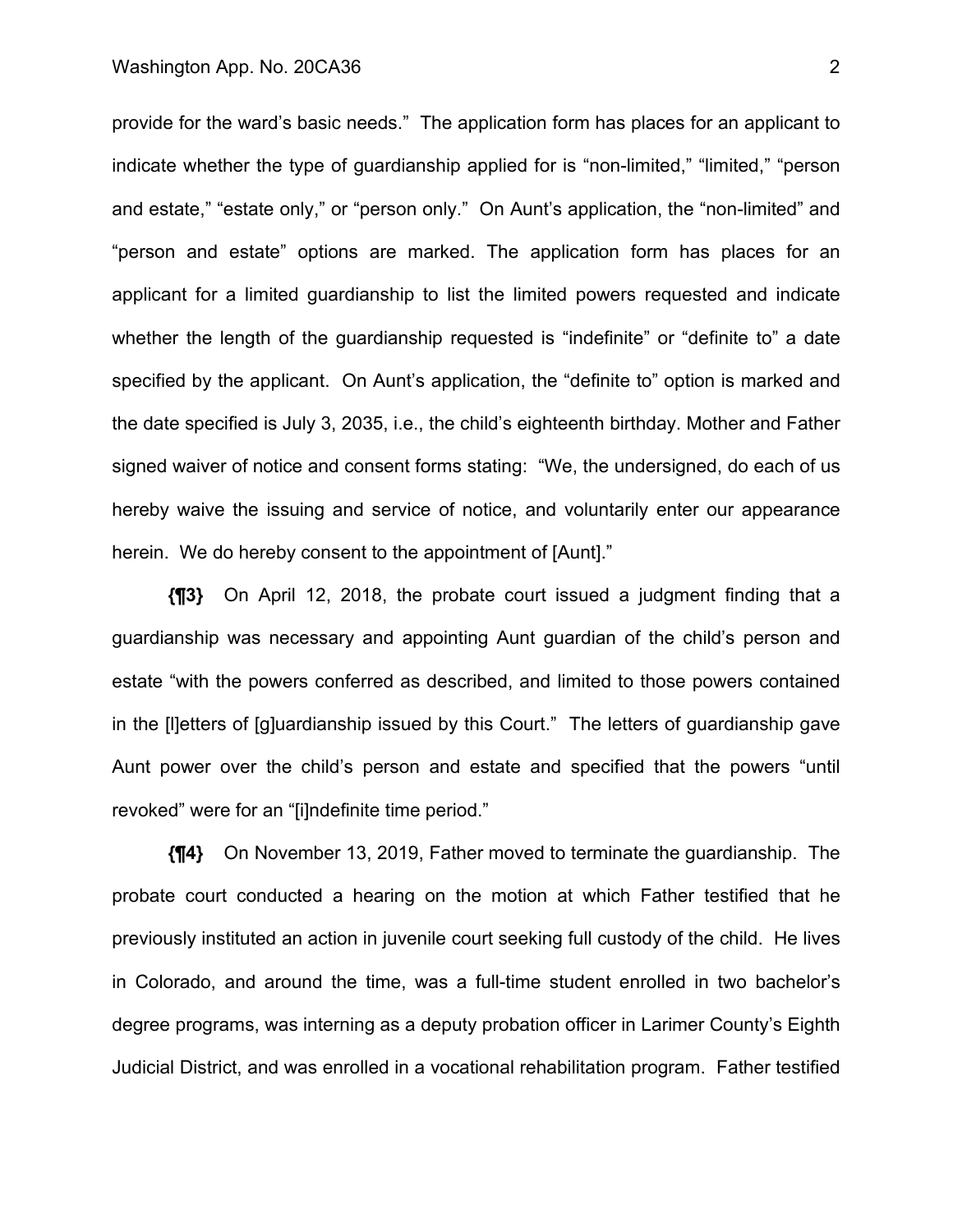that Aunt's attorney, Timothy Loughry, approached him about coming to an agreement in the juvenile court case while he was in school. He agreed to the guardianship and intended that it would last until he graduated and was in a better position to care for the child. Father testified that he was never advised that the guardianship was permanent and would not have agreed to a permanent guardianship. Father introduced into evidence a February 6, 2018 email he sent to his vocational rehabilitation coordinator and copied to Loughry which states:

Tim Loughry may reach out to you, as he is helping to resolve custody proceedings in Ohio regarding my son. I wanted to give you a heads up, so if he gives you a jingle please know you have my expressed [sic] consent to discuss this matter with him.

If you need a release for him to communicate with you please let me know. The conversation is generally regarding giving my son's aunt the legally [sic] ability to make decisions on my behalf and whether or not the VA would honor that if she were to be named by the court a residential custodial guardian while I'm in the Vocation Rehabilitation and Employment program.

Father testified that at the time, he anticipated being in the referenced program for two years. He also testified that during a March 9, 2018 pretrial conference in the juvenile court case at which Loughry was present, Father told a magistrate that he needed help with his son and that the guardianship "would only be for a couple of years." Father testified that he did not see the guardianship application until about 10 days after the probate court issued the letters of guardianship.

**{¶5}** Father testified that he is now in a position to care for the child. He completed his bachelor's degrees on "an accelerated basis," earning a Bachelor of Social Work from Colorado State University and a Bachelor of Science from Charter Oak State College in May 2019. He finished the vocational rehabilitation program. He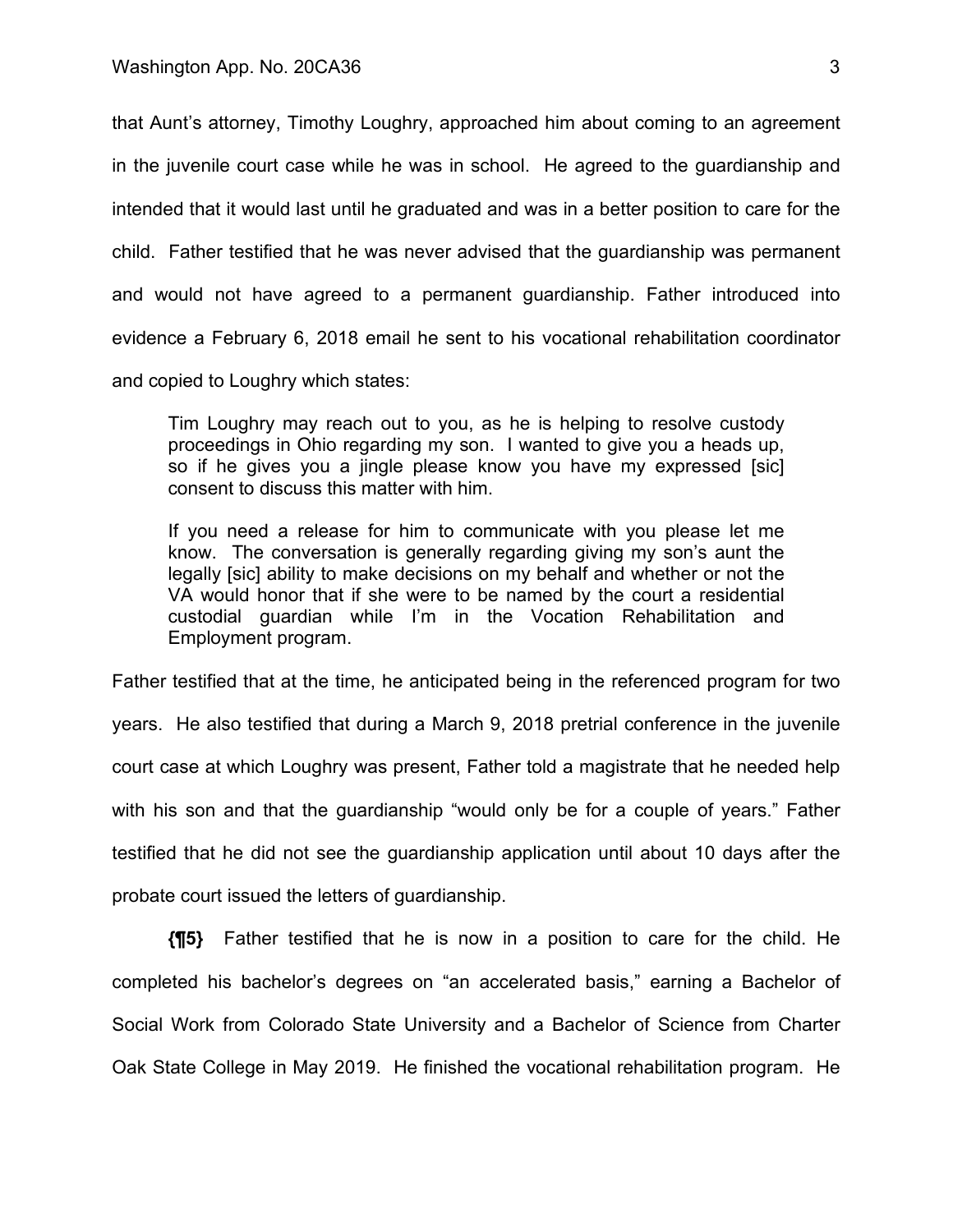is pursuing a master's degree online but has classes only three hours a week. He indicated that he might pursue a law degree in the future. Father testified that he is not employed but has the financial means to provide for the child and expected to become a full-time probation officer upon completion of his internship. Father testified that since the creation of the guardianship, he has visited the child and communicated with him via phone calls and FaceTime. Father had "a list" of objections to the way Aunt cared for the child but would not elaborate on the subject.

**{¶6}** Aunt testified that she and Father "never really discussed" the duration of the guardianship at the time it was established, but she intended it to be "indefinite" and last until the child turned 18 or graduated from high school. According to Aunt, the guardianship was in place for over a year before Father mentioned it being short term or the child moving to Colorado. Aunt testified that Mother is a drug addict, and the reason for the guardianship was "[t]o take care of [the child] and provide what his Mother could not. To keep him here in a family environment, to where he would grow up with his siblings in a house. And his cousins and his grandparents." Aunt testified that her and Father's main concern was to keep Mother away from the child. Aunt and Father agreed that Mother should only have supervised visitation with the child and needed to be sober for at least five years and living in her own home "to have any kind of parental rights." But Aunt and Father knew "it wasn't looking good for that." Aunt testified that she is married and has four children. Aunt and Father discussed the child living with her because Father "was in school, and he wanted [the child] to stay and grow up in a house with children and siblings and family. Something that he himself never had." When the guardianship application was filed, Father talked about moving to Ohio "[t]o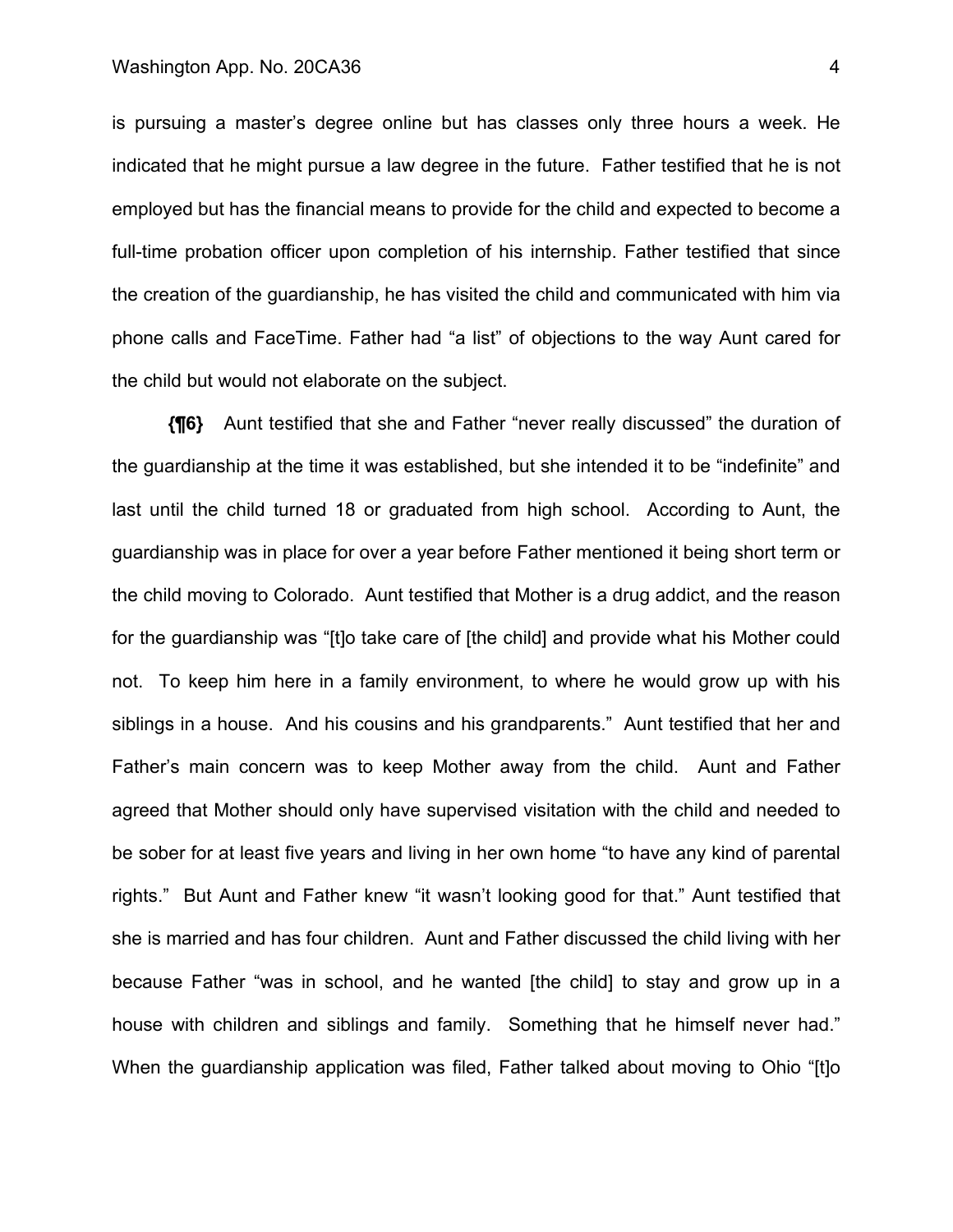#### Washington App. No. 20CA36 5

be closer to [the child]" and how he was looking at jobs in Cincinnati, Columbus, and Parkersburg. Aunt testified that she and Father discussed her enrolling the child in preschool when he turned three and discussed "long[-]term plans for parenting time" but never "put anything in [sic] paper." Aunt testified that the child is integrated into her family, that she provides for his needs, and that she is willing and able to continue doing so and serving as his guardian.

**{¶7}** L.D. ("Grandmother"), the child's maternal grandmother, testified that the guardianship was established because of Mother's "addiction problems." Grandmother was unaware of Father specifically asking anyone in her family to take the child until he turned 18. However, Grandmother believed the guardianship would last until the child finished school. Around the time the guardianship was established, Father told Grandmother that he enjoyed her family's dynamics and how "that's what he wanted for his son" "[b]ecause he did not have that as a child growing up." Grandmother explained that family dynamics meant "[t]he brothers, and nieces and nephews, all being there with [the child]." Father never discussed the child moving to Colorado to live with him or said anything that made Grandmother believe the guardianship would end before the child turned 18. Father told Grandmother that after he finished school, he planned to come to Ohio to be closer to her family and the child. Grandmother testified that the child is integrated into her family and calls Aunt "Mom."

**{¶8}** The probate court denied the motion to terminate and ordered "that the guardianship shall continue in full force and effect until the child's  $18<sup>th</sup>$  birthday." The court stated that resolution of the case turned on whether the guardianship "was meant to be [t]emporary or [p]ermanent (i.e., until age 18)." If the guardianship was temporary,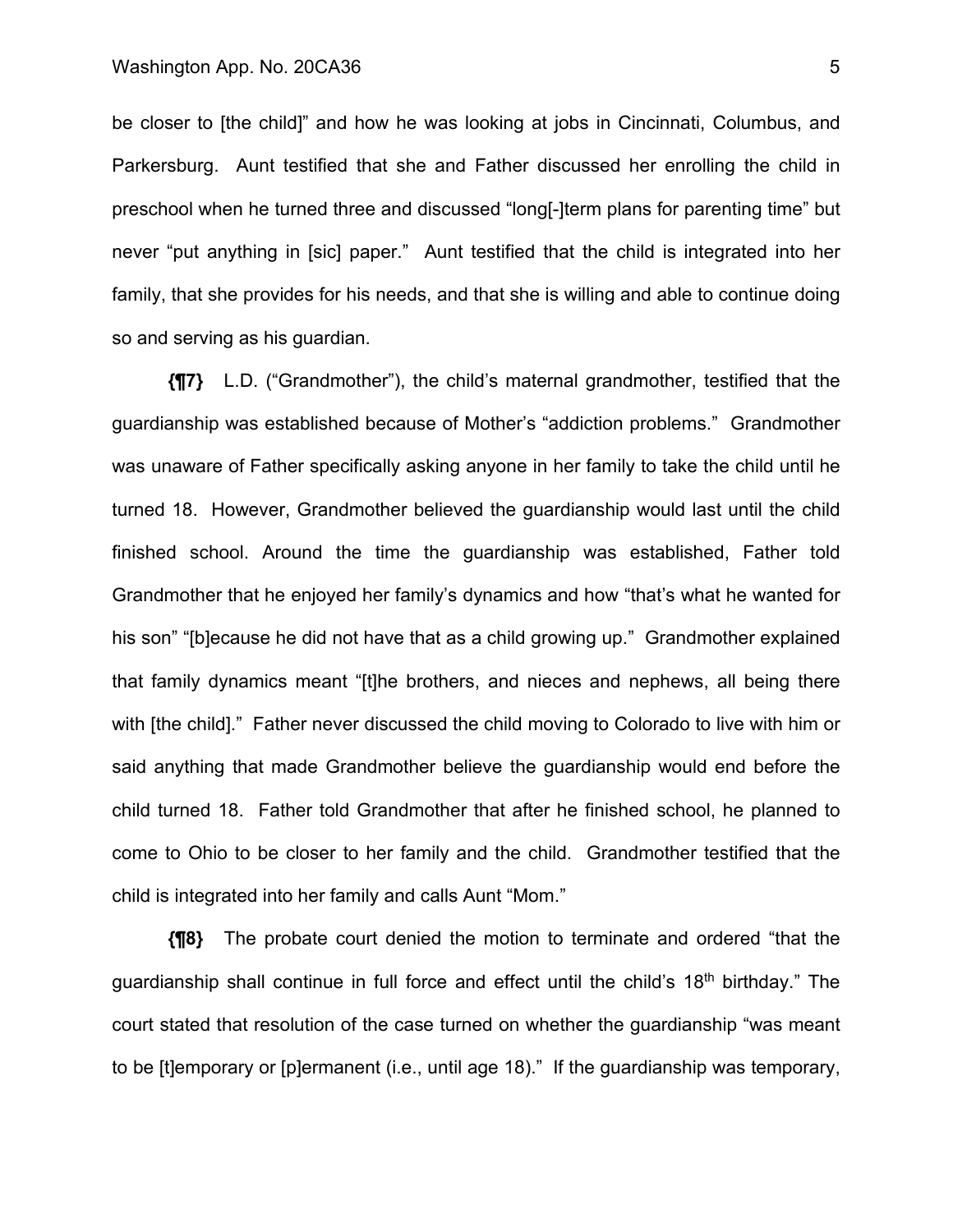the court could remove the guardian for "good cause" under R.C. 2111.46. If the guardianship was permanent, the court had to apply R.C. 3109.04(E)(1)(a) and could only terminate the guardianship if there had been an adverse change in the custodial environment and a change of custody was in the best interest of the child. The court stated:

The Court having considered the evidence presented in this matter finds by clear and convincing evidence that both parents relinquished custody through the signing of the consents and that the guardianship \* \* \* was meant to be a permanent guardianship until the child reached age 18. The application clearly stated that it was non-limited and would last until the child's 18th birthday on July 3, 2035. Although the letters of guardianship issued on April 12, 2018, state that the time period was for an indefinite time period rather than age 18, the Court finds said discrepancy irrelevant for the fact that the Court clerk prepared the [l]etters rather than the attorney and this Court did not catch its mistake. The Court believed at the time it issued the letters that said guardianship was to last until the child's  $18<sup>th</sup>$  birthday based on the application and consents filed.

Both the guardian and the child's maternal grandmother also believed based on their conversations with the father that the guardianship would last until age 18. The only person who thinks otherwise is the father. However, by his own testimony he stated that he became aware that the end date of the guardianship was listed as age 18 when he got a copy of the application in late April 2018, approximately 7 to 10 days after the entry appointing a guardian and letters of guardianship were filed. Why then, the Court wonders, did he wait until approximately August 2019 to start questioning the guardian about the issue and then wait until November 2019, approximately 1  $\frac{1}{2}$  years after discovering that the guardianship would last until age 18, to file a motion to terminate. The Court believes the father misses his son, as any parent would, and now regrets his decision to enter into a guardianship. However, it is clear to the Court now, as it was in April 2018, that the guardianship was meant to be permanent until the child's 18th birthday.

\* \* \* In the present case there is no change in circumstances with respect to the guardian or ward. Since the guardianship was granted two and a half years ago, the guardian and child are both doing well with the situation. No evidence was presented that the guardian is not providing for the child. Nothing has changed with either of them. It is still in the child's best interest to continue living with the guardian."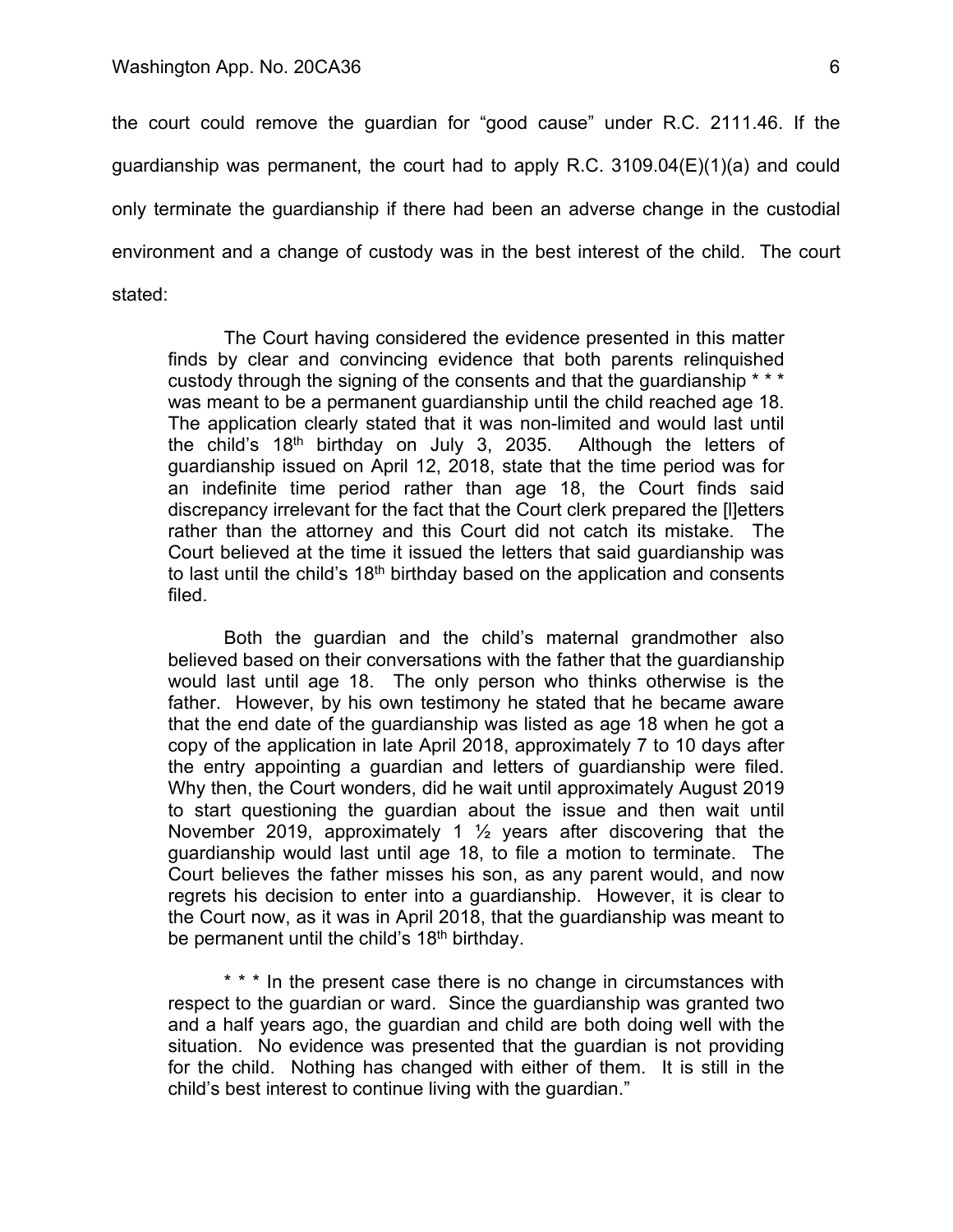**{¶9}** Subsequently, Aunt moved to terminate the guardianship of the estate, asserting it was unnecessary. The court granted the motion and issued revised letters of guardianship indicating Aunt has power over the child's person only and that her powers "until revoked" are for a "[d]efinite time period to July 3, 2035 (Date of Minor's 18th Birthday)." The same day, Father filed a notice of appeal from the entry denying his motion to terminate the guardianship.

## II. ASSIGNMENTS OF ERROR

**{¶10}** Father presents the following assignments of error:

- 1. The trial court abused its discretion in using facts that were not part of the record and changing the language of its prior orders in order to reach it [sic] preferred outcome.
- 2. The trial court abused its discretion in finding the guardianship to be permanent.
- 3. The trial court abused its discretion when it did not terminate the temporary guardianship.

# III. LAW AND ANALYSIS

### A. Standard of Review

**{¶11}** We will not reverse a probate court's ruling on a motion to remove a guardian absent an abuse of discretion. *In re Guardianship of Zornes*, 4th Dist. Lawrence No. 96CA35, 1997 WL 441854, \*5 (Aug. 4, 1997). An abuse of discretion is "an unreasonable, arbitrary, or unconscionable use of discretion, or \* \* \* a view or action that no conscientious judge could honestly have taken." *State v. Brady*, 119 Ohio St.3d 375, 2008-Ohio-4493, 894 N.E.2d 671, ¶ 23. In addition, we will not reverse a trial court's factual findings if they are supported by "some competent, credible evidence." *Beaver v. Beaver*, 4th Dist. Pickaway No. 18CA5, 2018-Ohio-4460, ¶ 29. "[W]e are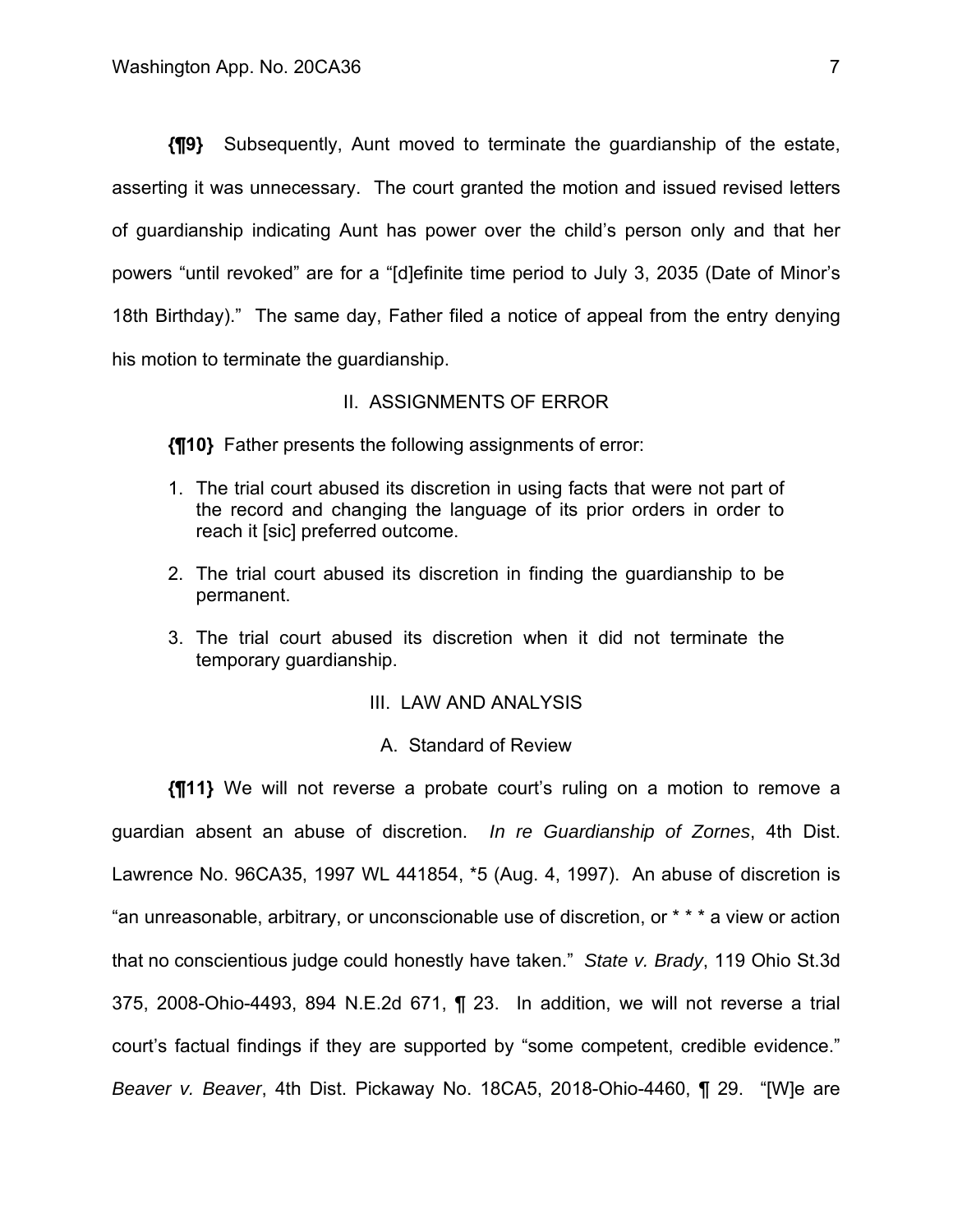mindful that the trial court is in the best position to judge credibility of testimony because it is in the best position to observe the witness's gestures and voice inflections." *Id.*

## B. General Principles

**{¶12}** " 'The right of a parent to the custody of his or her child is one of the oldest fundamental liberty interests recognized by American courts.' " *In re H.R.P.T.*, 4th Dist. Scioto No. 20CA3915, 2021-Ohio-2285, ¶ 33, quoting *In re Thompkins*, 115 Ohio St.3d 409, 2007-Ohio-5238, 875 N.E.2d 582, ¶ 10. "Consequently, '[p]arents have a constitutionally protected due process right to make decisions concerning the care, custody, and control of their children, and the parents' right to custody of their children is paramount to any custodial interest in the children asserted by nonparents.' " *Id.*, quoting *In re Mullen*, 129 Ohio St.3d 417, 2011-Ohio-3361, 953 N.E.2d 302, ¶ 11. " 'The general rule in Ohio regarding original custody awards in disputes between a parent and a nonparent is that "parents who are 'suitable' persons have a 'paramount' right to the custody of their minor children unless they forfeit that right by contract, abandonment, or by becoming totally unable to care for and support those children." ' " *Id.* at ¶ 34, quoting *Masitto v. Masitto*, 22 Ohio St.3d 63, 65, 488 N.E.2d 857 (1986), quoting *In re Perales*, 52 Ohio St.2d 89, 97, 369 N.E.2d 1047 (1977). "Parents who have relinquished custody through waiver, contract or consent are bound by their agreement to do so, and thus lose the preferential status in subsequent custody actions." *Zornes* at \*3, citing *Masitto* at 65.

C. Statutory Standard for Termination of a Guardianship

**{¶13}** The probate court found that when a parent consents to a guardianship and later seeks to terminate it, the statutory standard for termination depends on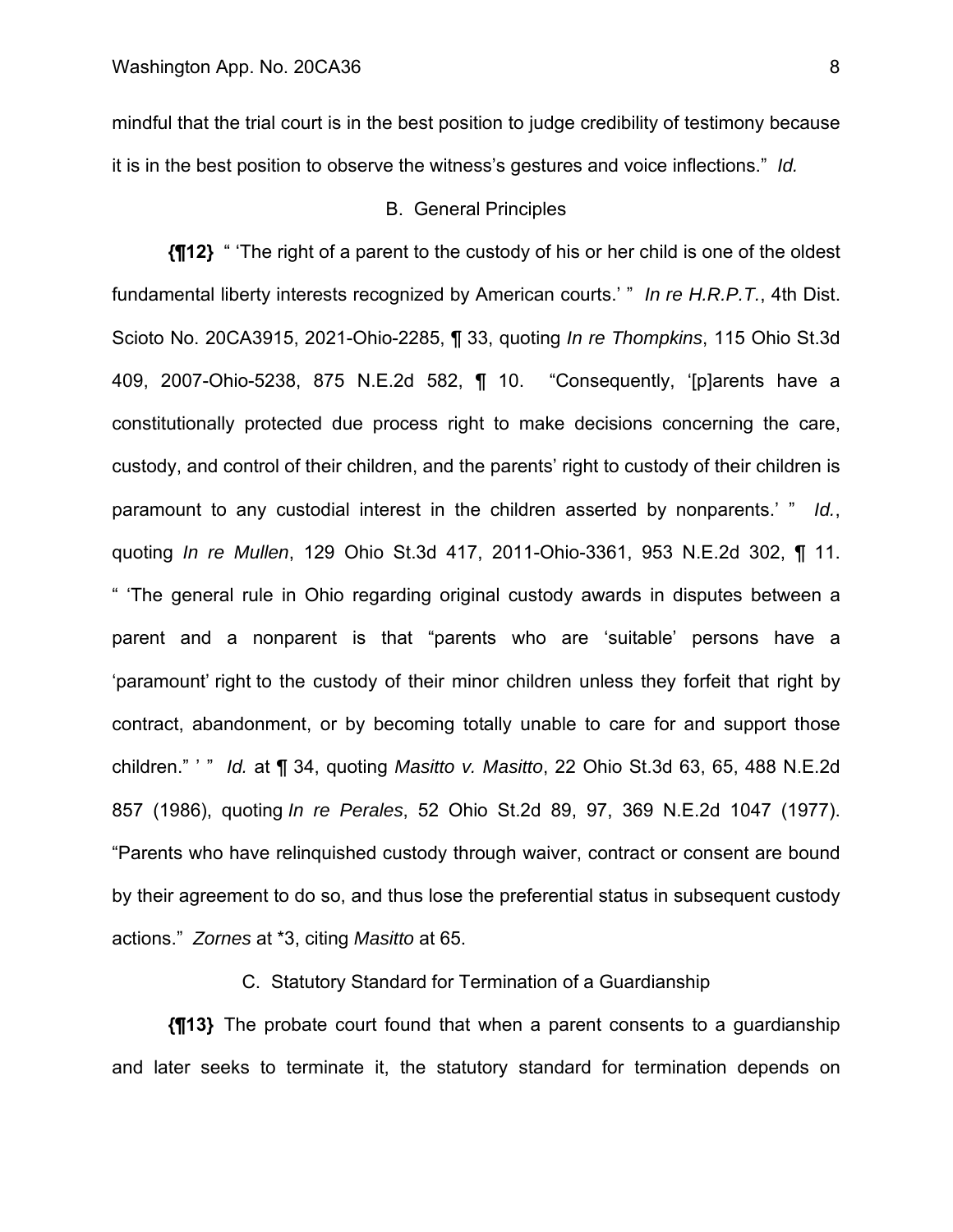whether the parent relinquished his or her paramount right to custody when consenting to the guardianship. The probate court found that if the parent agreed to a temporary guardianship, R.C. 2111.46 applies, which states: "When a guardian has been appointed for a minor before the minor is over fourteen years of age, the guardian's power shall continue until the ward arrives at the age of majority, unless removed for good cause or unless the ward selects another suitable guardian." The court explained that because the parent retains the right to preferential treatment in a subsequent custody determination, the parent can meet the good cause standard with evidence that he or she "is able and suitable to be a parent." The probate court found that if the parent agreed to a permanent guardianship, R.C. 3109.04(E)(1)(a) applies, which states:

The court shall not modify a prior decree allocating parental rights and responsibilities for the care of children unless it finds \* \* \* that a change has occurred in the circumstances of the child, the child's residential parent, or either of the parents subject to a shared parenting decree, and that the modification is necessary to serve the best interest of the child.

**{¶14}** The probate court relied on *Masitto* for the proposition that R.C. 3109.04(E)(1)(a) applies to a motion to terminate a permanent guardianship. *Masitto*  upheld a trial court's decision to proceed under former R.C. 3109.04(B), now R.C. 3109.04(E)(1)(a), where a parent requesting a change in custody forfeited his natural rights to custody of his child by consenting to a guardianship and divorce decree that referenced it. *Masitto* at 65-66. We observe that in *Masitto,* the appeal arose from a domestic relations court's ruling on a motion for a change in custody, not a probate court's ruling on a motion to terminate the guardianship. *See id.* at 64-65; *id.* at 68-69 (Celebrezze, C.J., dissenting).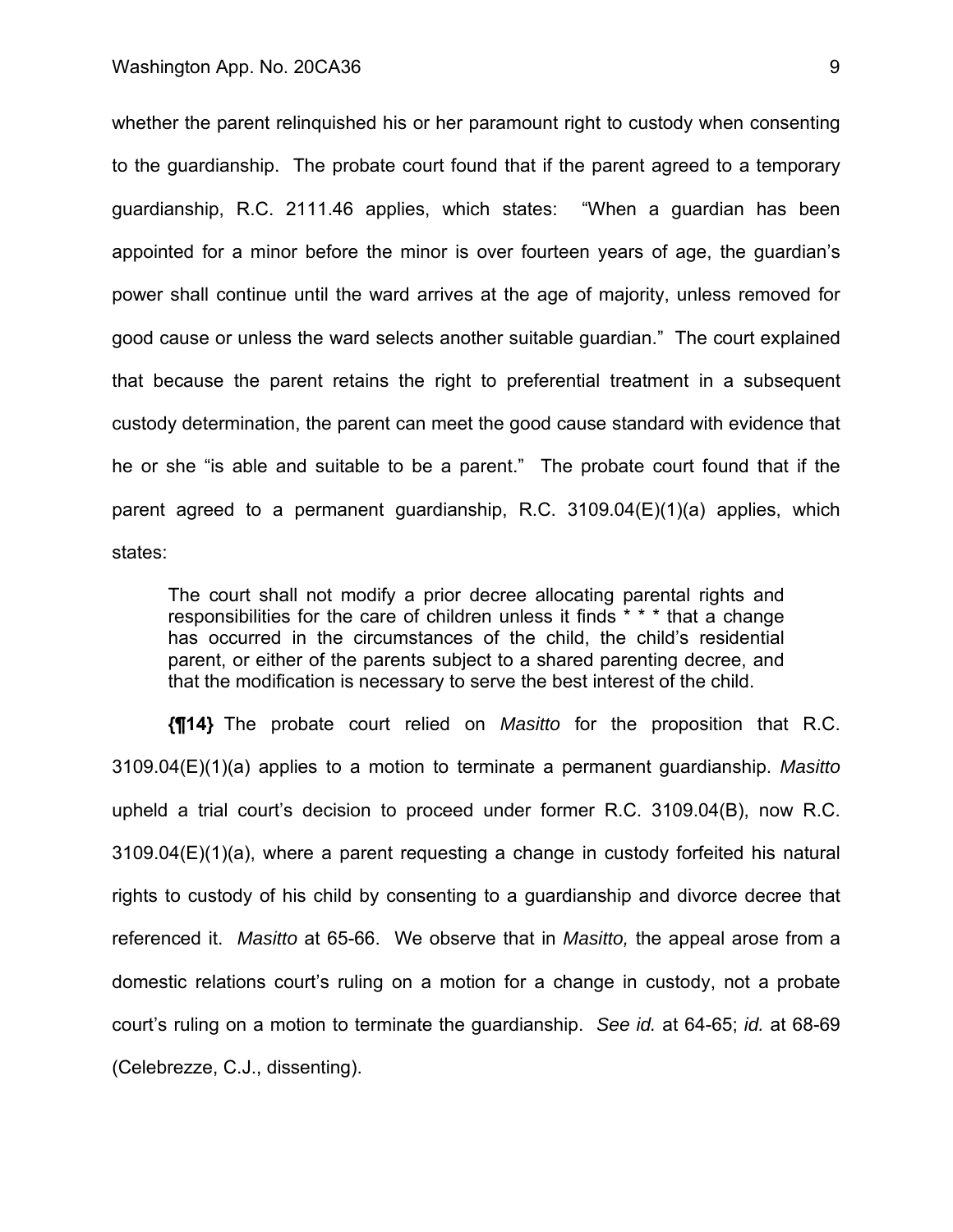**{¶15}** We also observe that in *In re Spriggs*, 4th Dist. Scioto No. 89-CA-1803, 1990 WL 54871 (Apr. 24, 1990), we implied that former R.C. 3109.04(B) applied to a motion to terminate a permanent guardianship. *See Spriggs* at \*2 ("Based upon the probate court's finding of fact that [the mother] did not contract away her rights to custody, the probate court was not required to apply the stringent test of 'the best interest of the child' under R.C. 3109.04 \* \* \* but rather, simply could have applied the 'good cause' test of R.C. 2111.46 for termination of guardianship"). However, we did not make a holding to that effect because we upheld the probate court's determination that the guardianship in that case was temporary. *Id.* And in a subsequent case involving a permanent guardianship, we stated that the parent had to "meet the requirements of R.C. 2111.46 for termination of the guardianship" and made no mention of R.C. 3109.04. *Zornes*, 4th Dist. Lawrence No. 96CA35, 1997 WL 441854, at \*4. We did, however, observe that the phrase "good cause" in R.C. 2111.46 "is broad enough to encompass the child's best interest." *Zornes* at \*4, fn. 3, citing *Spriggs*.

**{¶16}** Because Father does not challenge the probate court's finding that R.C. 2111.46 applies to a motion to terminate a temporary guardianship and R.C.  $3109.04(E)(1)(a)$  applies to a motion to terminate a permanent quardianship, we need not address the issue further.

#### D. First Assignment of Error

**{¶17}** In his first assignment of error, Father contends that the probate court abused its discretion because it used "facts that were not part of the record" and changed "the language of its prior orders." Father asserts that this case is similar to *In re Guardianship of B.I.C.*, 9th Dist. Wayne No. 11CA0028, 2012-Ohio-3519, and that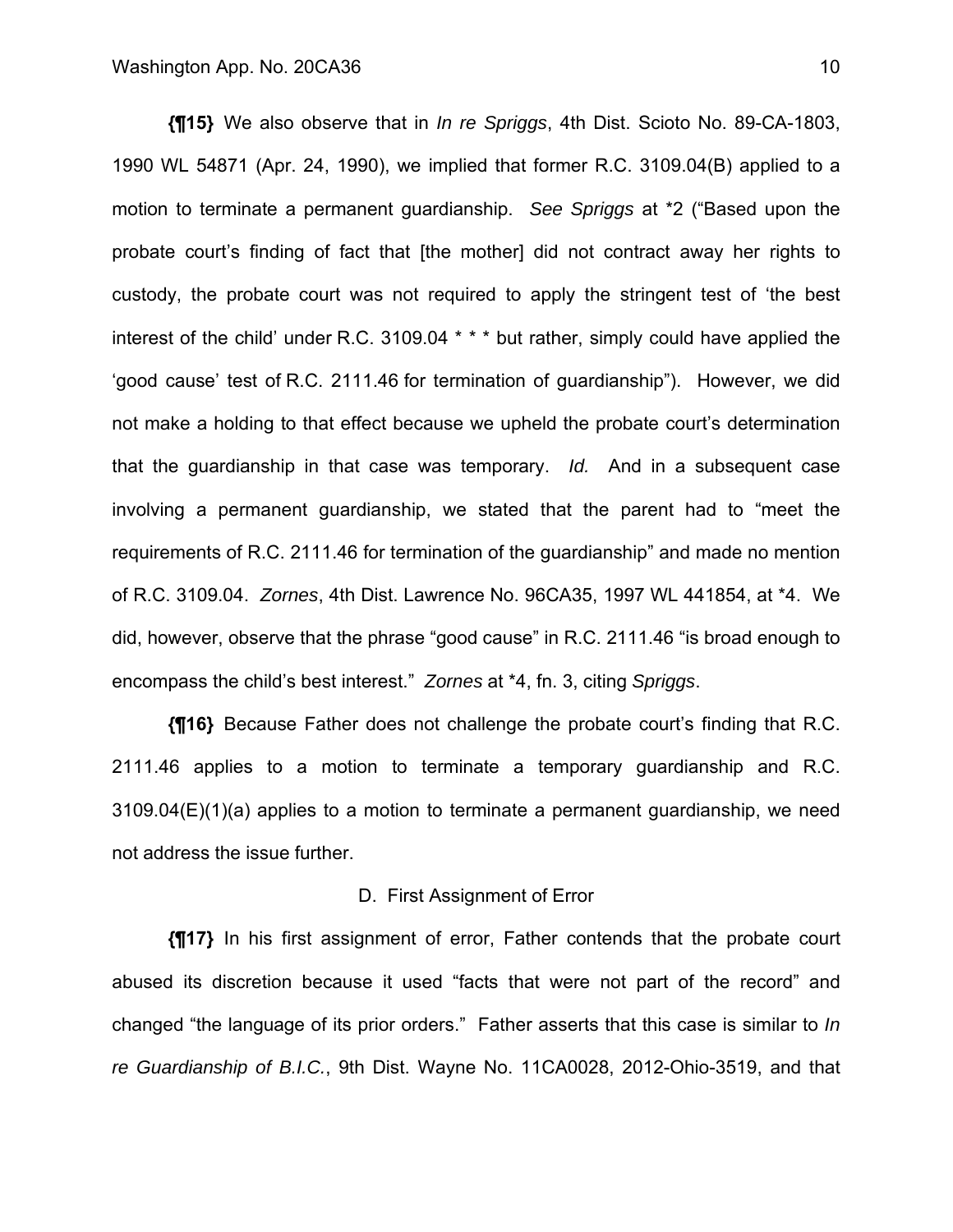the guardianship should be presumed temporary because the letters of guardianship stated that it was indefinite. Father maintains that the probate court made up facts to find the guardianship was permanent when it stated:

Despite the fact that the [a]pplication was for a non-limited guardianship, the attorney wanted to make it clear on the form that it was to continue until the child turned 18 and so the date of the child's 18<sup>th</sup> birthday was written in under the limited guardianship part of the form to show the intent that it would last until age 18, even though it was not a limited guardianship.

Father asserts that "neither Attorney Loughry nor the Court ever testified about the [a]pplication."

**{¶18}** Competent and credible evidence supports the probate court's finding of fact about the application. Aunt signed the guardianship application but testified that she did not fill it out. Although Attorney Loughry did not testify, it appears that he also signed the application in his capacity as Aunt's attorney. The probate court could reasonably infer that he approved the language in the application, regardless of whether he personally filled it out,<sup>1</sup> because he wanted to make it clear that the guardianship was to last until the child turned 18. The application specifically requested that duration for the guardianship even though the form used required only limited guardianship applicants to state a requested duration, and Aunt sought a non-limited guardianship.

**{¶19}** Father also claims the probate court changed the letters of guardianship from granting a temporary guardianship to granting a permanent one when it stated:

Although the letters of guardianship issued on April 12, 2018, state that the time period was for an indefinite time period rather than age 18, the Court finds said discrepancy irrelevant for the fact that the Court clerk prepared the [l]etters rather than the attorney and this Court did not catch

<sup>1</sup> During oral argument, Attorney Loughry indicated that he did not complete the portion of the application requesting that the guardianship last until the child turned 18 and suggested that he did not know who handwrote that information on application. However, those facts are not part of the record on appeal.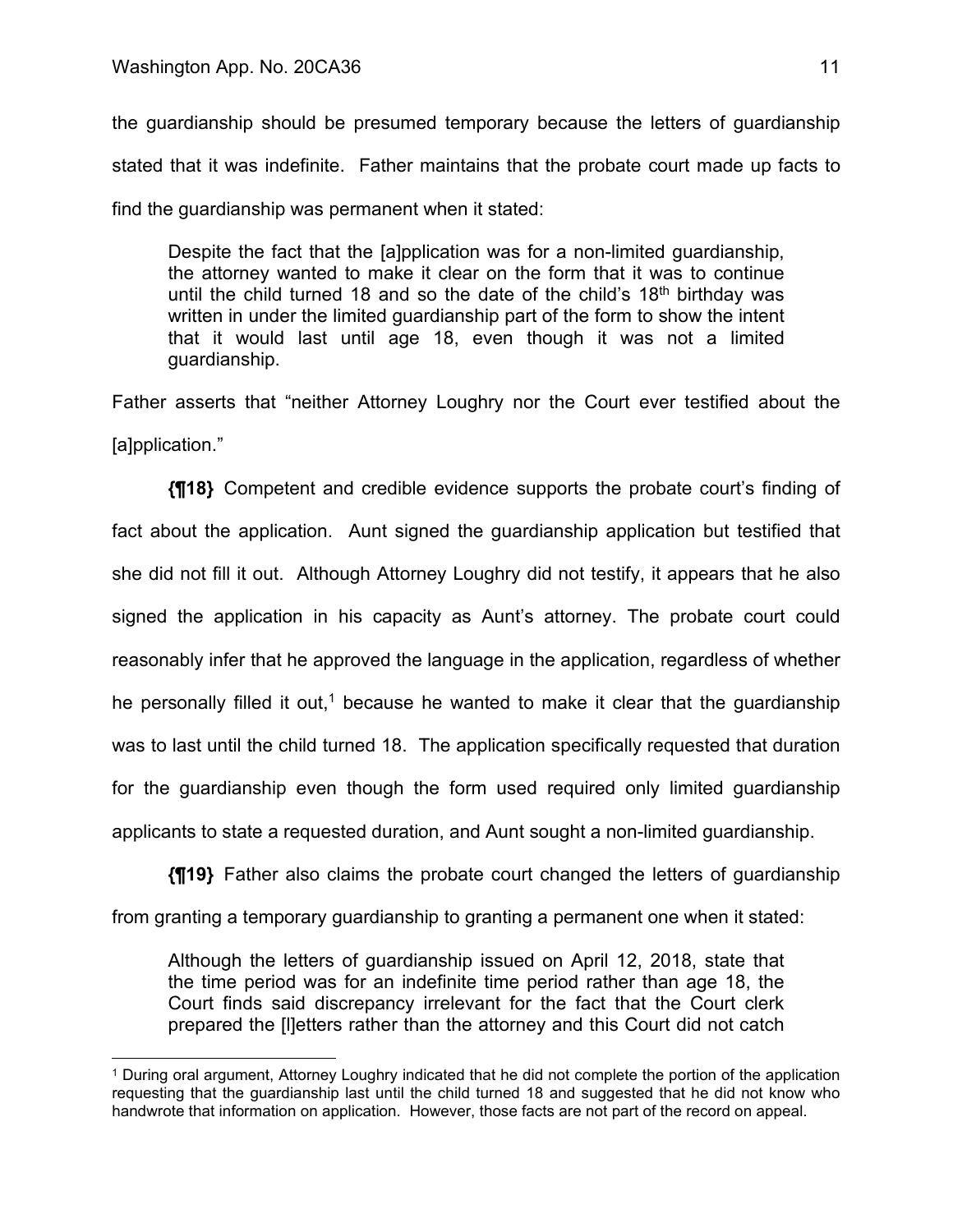its mistake. The Court believed at the time it issued the letters that said guardianship was to last until the child's 18<sup>th</sup> birthday based on the application and consents filed.

In his reply brief, Father characterizes the court's statement about its belief as an attempt by the judge to "clarify the record for the first and only time in his Judgment Entry years later and thus evade cross-examination, which offends due process, is improper, unethical and changed the outcome of the case."

**{¶20}** Father's contention that the probate court improperly modified the letters of guardianship is not well taken.Contrary to what Father suggests, the letters of guardianship reasonably could be interpreted to grant Aunt's request for a guardianship until the child turned 18.It is true that the letters of guardianship stated that the guardianship duration was indefinite instead of definite until the child turned 18. However, in this context there is no practical difference between the duration requested and the duration granted because even though the court did not specify an end date for Aunt's powers, they would terminate by operation of law when the child turned 18. *In re Guardianship of Hollins*, 114 Ohio St.3d 434, 2007-Ohio-4555, 872 N.E.2d 1214, syllabus ("When a guardianship is predicated exclusively on a ward's minor status, the guardian's power and the probate court's jurisdiction both terminate when the ward reaches the age of majority").

**{¶21}** The fact that the letters of guardianship did not denominate the guardianship's term as temporary or permanent entitled Father to a presumption that the guardianship was temporary but only in the absence of clear and convincing evidence to the contrary. *Spriggs*, 4th Dist. Scioto No. 89-CA-1803, 1990 WL 54871, at \*2.Here, the probate court found by clear and convincing evidence that the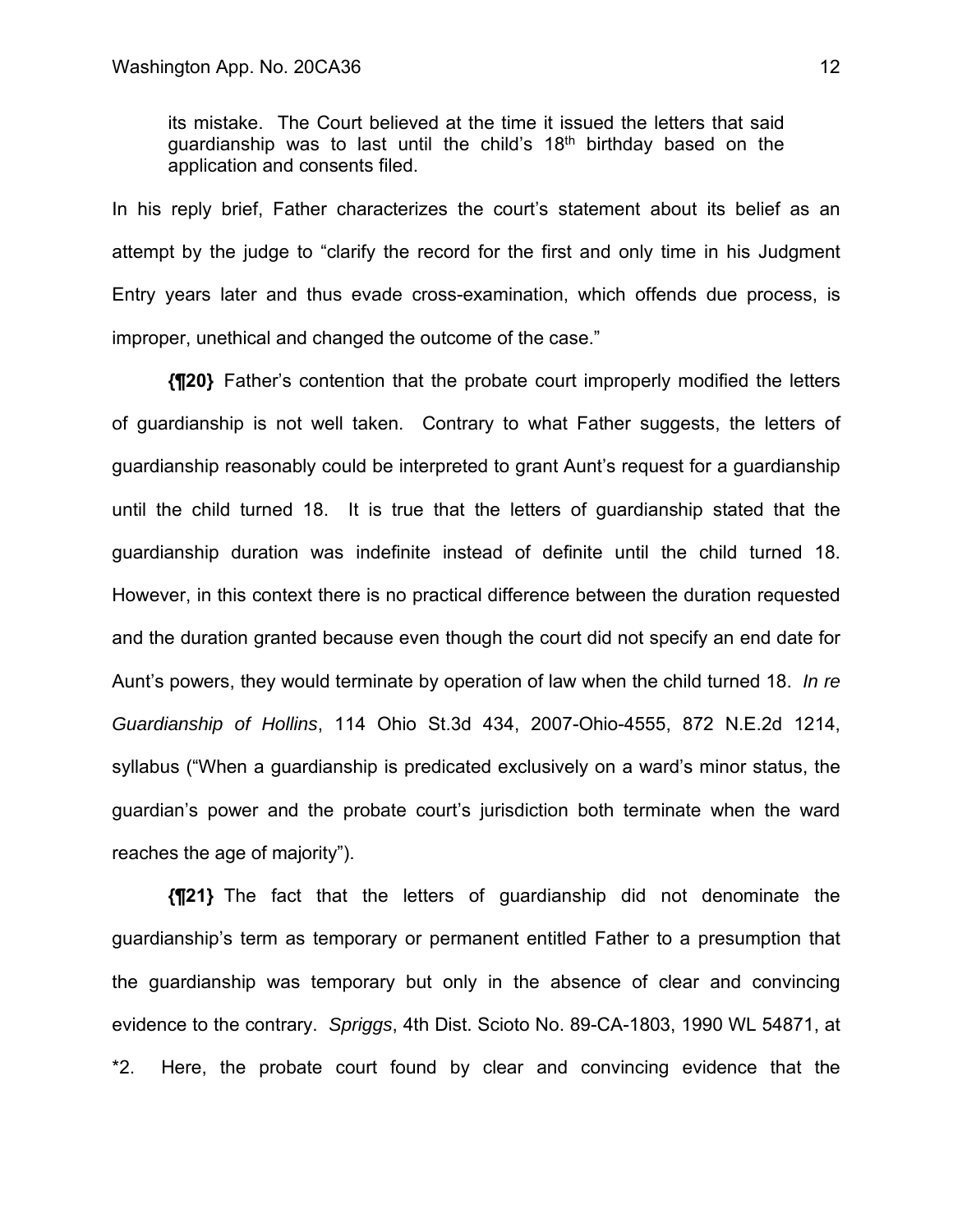guardianship was permanent. As we will explain in the next section, that finding is supported by some competent, credible evidence, and Father's reliance on *B.I.C.* is misplaced.

**{¶22}** For the foregoing reasons, we overrule the first assignment of error.

## E. Second Assignment of Error

**{¶23}** In his second assignment of error, Father contends that the probate court abused its discretion when it found the guardianship was permanent. Father maintains that the record clearly establishes that the guardianship was temporary. Father directs our attention to an uncertified copy of an April 12, 2018 agreed entry from the juvenile court proceeding which he attached to his appellate brief. He asserts that the entry designated him "sole residential and legal custodian" and that while it indicates the parties agreed to a guardianship, "[t]here was no mention that the [g]uardianship was permanent." He claims Attorney Loughry proposed a temporary guardianship, and Father agreed because he was busy with college, an internship, and a vocational rehabilitation program. Father also claims Attorney Loughry knew Father believed the guardianship was temporary based on statements he made in the February 6, 2018 email and at the March 9, 2018 pretrial conference. Father maintains that there is evidence he intended the guardianship to be temporary and that Attorney Loughry and Aunt never told him they intended it to be permanent. He suggests Aunt actually intended for the guardianship to be temporary because she testified that she intended it to be "indefinite" and contemplated Mother regaining parental rights. He claims Aunt and Grandmother provided no basis for their belief that the guardianship would last until the child turned 18 or finished school. He maintains that the guardianship application's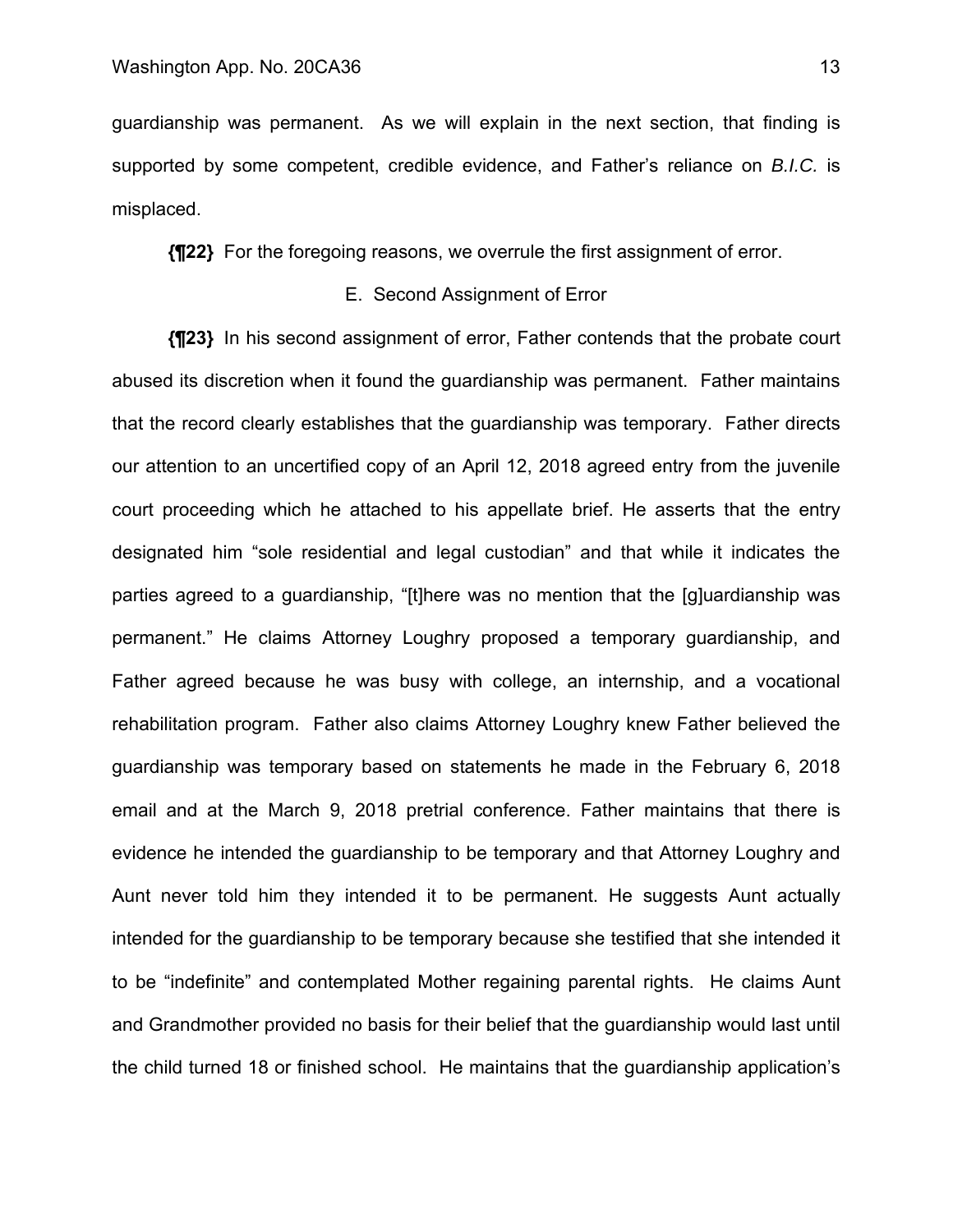#### Washington App. No. 20CA36 14

stated reasons for the guardianship "do not indicate permanency as schooling and even rehabilitation are temporary in nature." Father also claims that he did not see the application until after the court issued the letters of guardianship. He suggests it was logical for him to finish college and the vocational rehabilitation program before moving to terminate the guardianship because that was the parties' agreement, and the letters of guardianship "confirmed" his understanding that the guardianship was temporary.

**{¶24}** Father asserts that "[t]he instant matter is closely aligned with other cases in which the [g]uardianship was found to be temporary," citing *In re Guardianship of Godsey*, 2d Dist. Clark No. 2002-CA-69, 2003-Ohio-2692; *In re Guardianship of Smith*, 12th Dist. Preble No. CA2002-12-012, 2003-Ohio-4247; and *B.I.C.* He suggests this case is distinguishable from cases in which courts have found guardianships to be permanent because in those cases, "the definition of a permanent guardianship and the consequences thereof (a loss of parental rights) were expressly discussed with the party consenting to the [g]uardianship." He directs our attention to *In re Guardianship of Dillon*, 5th Dist. Holmes No. 05CA008, 2005-Ohio-5217, and *In re Guardianship of Sanders*, 118 Ohio App.3d 606, 693 N.E.2d 1101 (2d Dist.1997).

**{¶25}** "Given a parent's paramount right to custody under Ohio law, absent clear and convincing evidence to the contrary, a guardianship that does not denominate its term as being either temporary or permanent, should be presumed to be temporary in nature." *Spriggs*, 4th Dist. Scioto No. 89-CA-1803, 1990 WL 54871, at \*2. "Clear and convincing evidence is that measure or degree of proof which is more than a mere 'preponderance of the evidence,' but not to the extent of such certainty as is required 'beyond a reasonable doubt' in criminal cases, and which will produce in the mind of the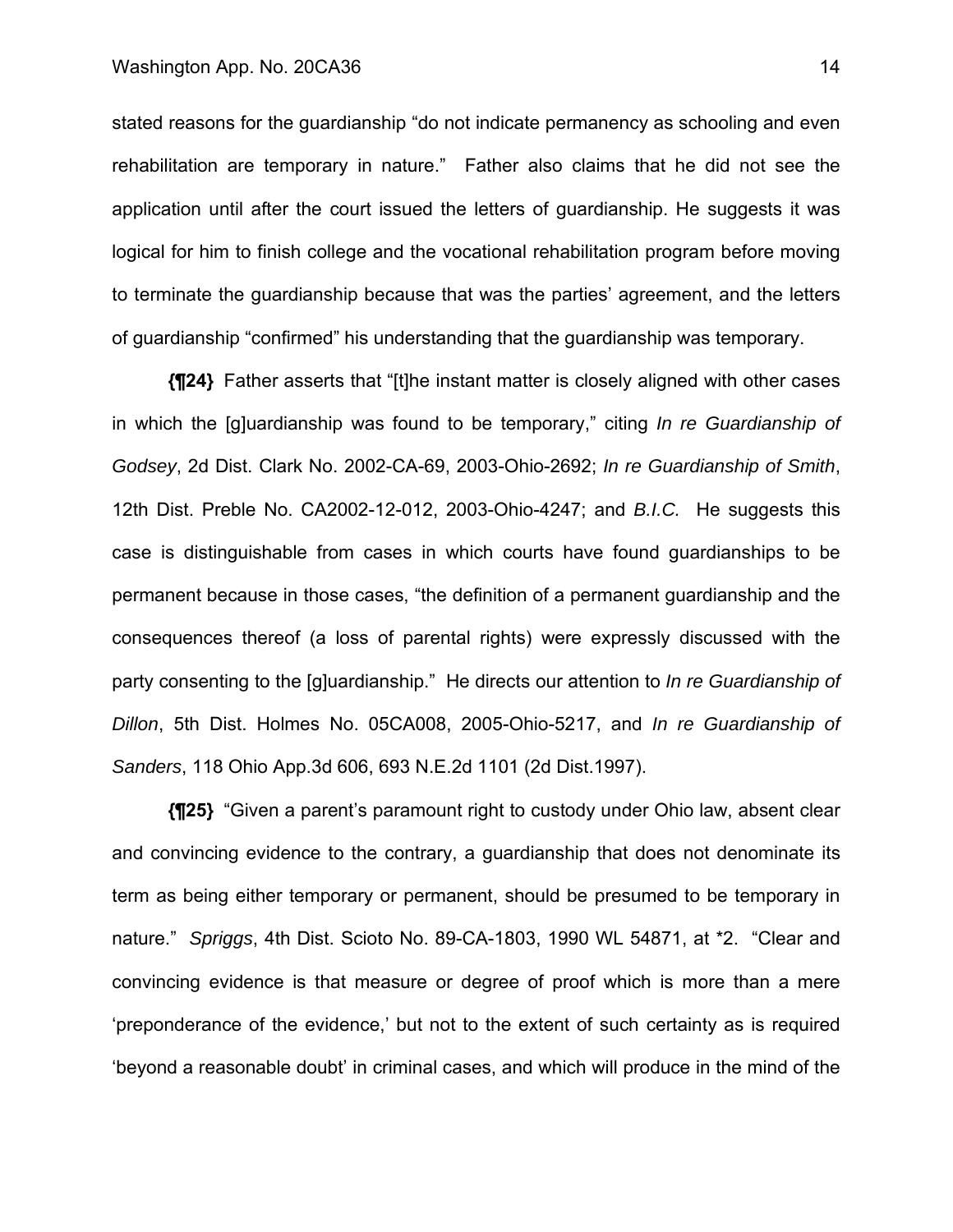trier of facts a firm belief or conviction as to the facts sought to be established." *Cross v. Ledford*, 161 Ohio St. 469, 120 N.E.2d 118 (1954), paragraph three of the syllabus. "[W]hether a parent permanently relinquishes rights to custody by consent to a guardianship, *i.e.,* whether the guardianship was intended to be temporary or permanent, ultimately is a factual question and will not be disturbed if supported by some competent, credible evidence." *Zornes*, 4th Dist. Lawrence No. 96CA35, 1997 WL 441854, at \*4.

**{¶26}** Here, the letters of guardianship did not denominate the term of the guardianship as temporary or permanent; however, some competent, credible evidence supports the probate court's finding by clear and convincing evidence that it was meant to be permanent. It is not obvious that the child needed a permanent guardianship from the reasons for the guardianship listed on Aunt's application. However, the application specifically requested that the guardianship last until the child's eighteenth birthday, and the parents signed forms giving their unqualified consent to the guardianship.

**{¶27}** Aunt gave testimony which supports the conclusion that the guardianship was permanent. Aunt testified that she intended the guardianship to last until the child turned 18 or graduated from high school. Although Aunt contemplated the possibility of Mother having unspecified parental rights in the future if she met certain criteria, Aunt testified that was unlikely to occur, and there is no evidence the parties agreed to terminate the guardianship if it did. Aunt acknowledged she and Father did not explicitly discuss the duration of the guardianship when it was established. However, she testified about conduct of Father which indicates that he intended the guardianship to be permanent. Father expressed that he wanted the child to live with Aunt so that unlike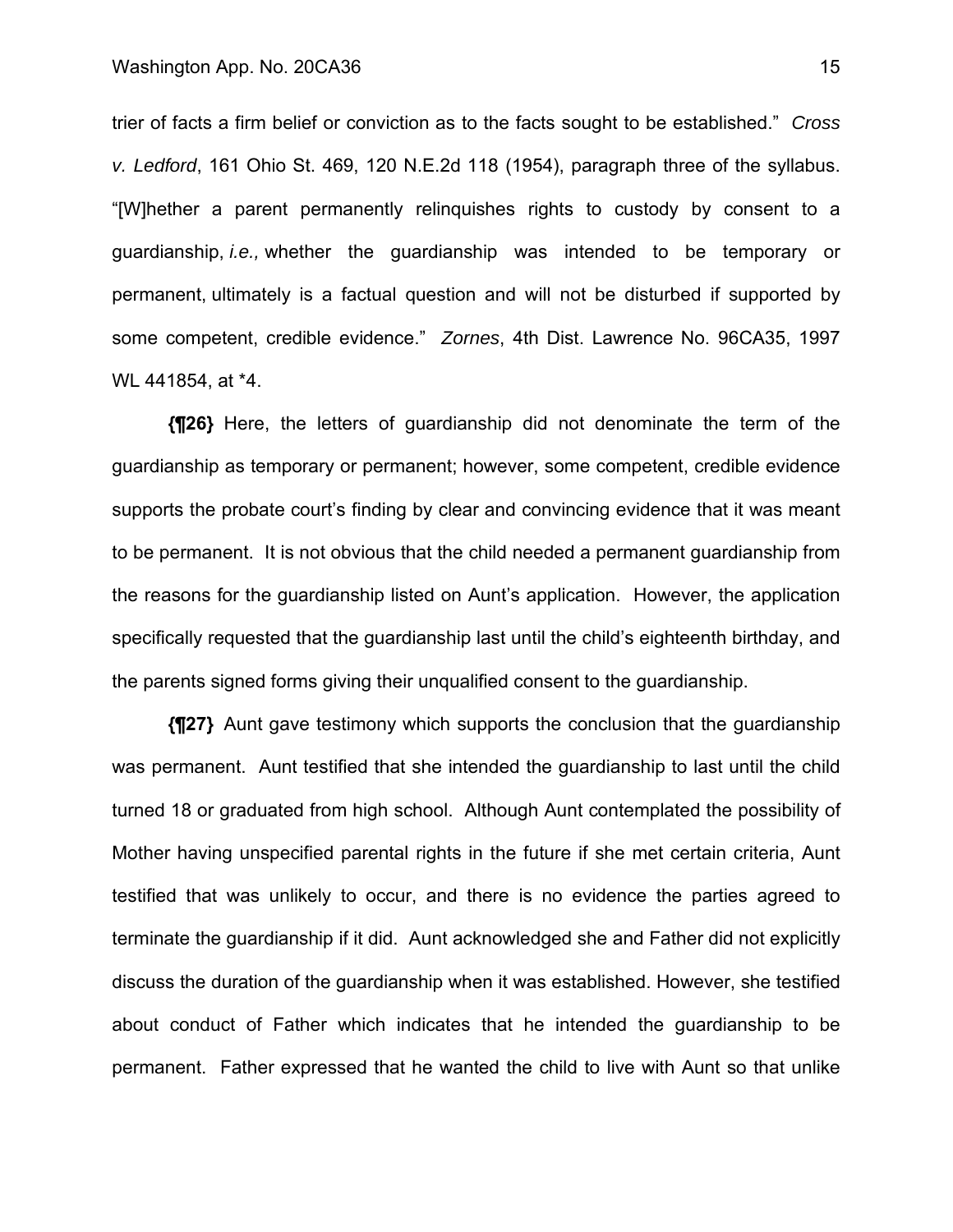Father, the child would grow up in a house with children and family. Father talked about long-term plans for parenting time, moving to Ohio to be closer to the child, and job hunting in and near Ohio. Aunt testified that the guardianship was in place for over a year before Father ever discussed it being short term or the child moving to Colorado.

**{¶28}** Grandmother also gave testimony which supports the conclusion that the guardianship was permanent. She believed the guardianship would last until the child finished school and testified about conduct of Father which supports that belief. Father commented about how he enjoyed the dynamics in Grandmother's family and how "that's what he wanted for his son." Father did not discuss the child moving to Colorado or otherwise suggest the guardianship would end before the child turned 18. To the contrary, he discussed moving to Ohio after he finished school to be closer to the child.

**{¶29}** The February 6, 2018 email does not compel a conclusion that the guardianship was temporary. The email contains language about Aunt being "named by the court a residential custodial guardian while [Father is] in the Vocation Rehabilitation and Employment program." Although the email discusses the appointment occurring while Father is in the program, it is not clear from the language used whether the appointment would terminate upon his completion of the program.

**{¶30}** The probate court, which was in the best position to evaluate the credibility of testimony, did not believe Father's testimony about the guardianship being temporary. The court questioned why, after receiving the guardianship application in late April 2018 and seeing the guardianship end date listed, Father waited "until approximately August 2019 to start questioning the guardian about the issue" and waited "until November 2019, approximately 1 ½ years after discovering that the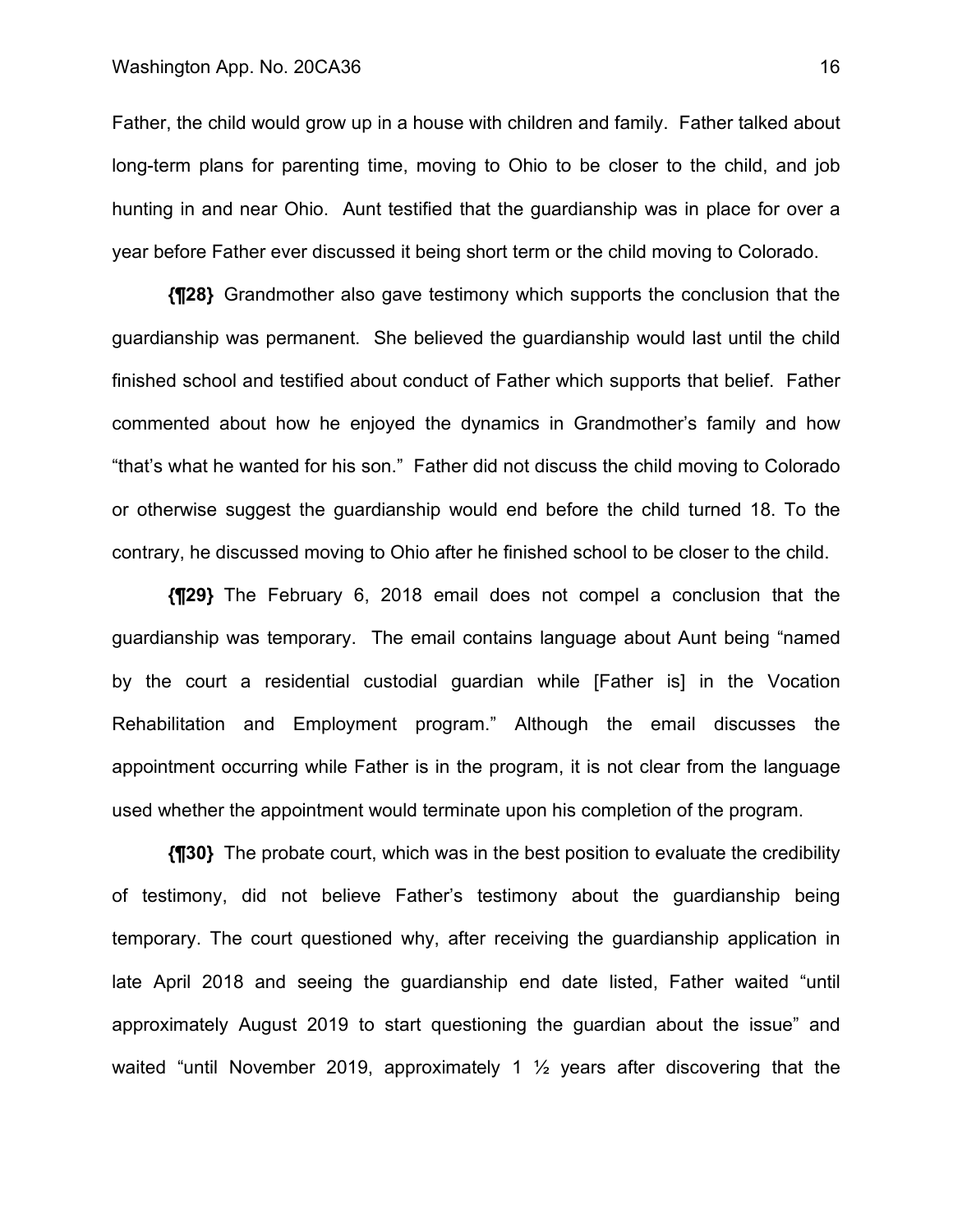guardianship would last until age 18, to file a motion to terminate." The court believed Father "misses his son, as any parent would, and now regrets his decision to enter into a guardianship."

**{¶31}** The probate court was free to believe Aunt and Grandmother's testimony about the guardianship being permanent and not believe Father's testimony to the contrary. It was reasonable for the court to expect Father to take some action with respect to the guardianship sooner than he did if he intended it to be temporary. The guardianship application plainly requested that the guardianship last until the child turned 18. Even though the letters of guardianship did not state that the guardianship was permanent or would last until the child turned 18, the document gave no indication that the parties had agreed to terminate the guardianship once Father completed college and was in a better position to care for the child. Under these circumstances, one would expect Father to, at the very least, contact Aunt upon receipt of the application to question why it contradicted their agreement and none of the court documents mentioned that agreement.

**{¶32}** Father's reliance on the agreed entry from the juvenile court proceeding which he attached to his appellate brief is misplaced. The probate court was presumably aware of this entry because it is signed by the same judge who presided over the probate court proceedings. However, Father did not introduce this entry into evidence during the hearing on the motion to terminate, and the probate court's entry on the motion to terminate makes no mention of it. "A reviewing court should consider only the evidence that the trial court had before it." *Saunders v. Holzer Hosp. Found.*, 176 Ohio App.3d 275, 2008-Ohio-1032, 891 N.E.2d 1202, ¶ 8, fn. 2.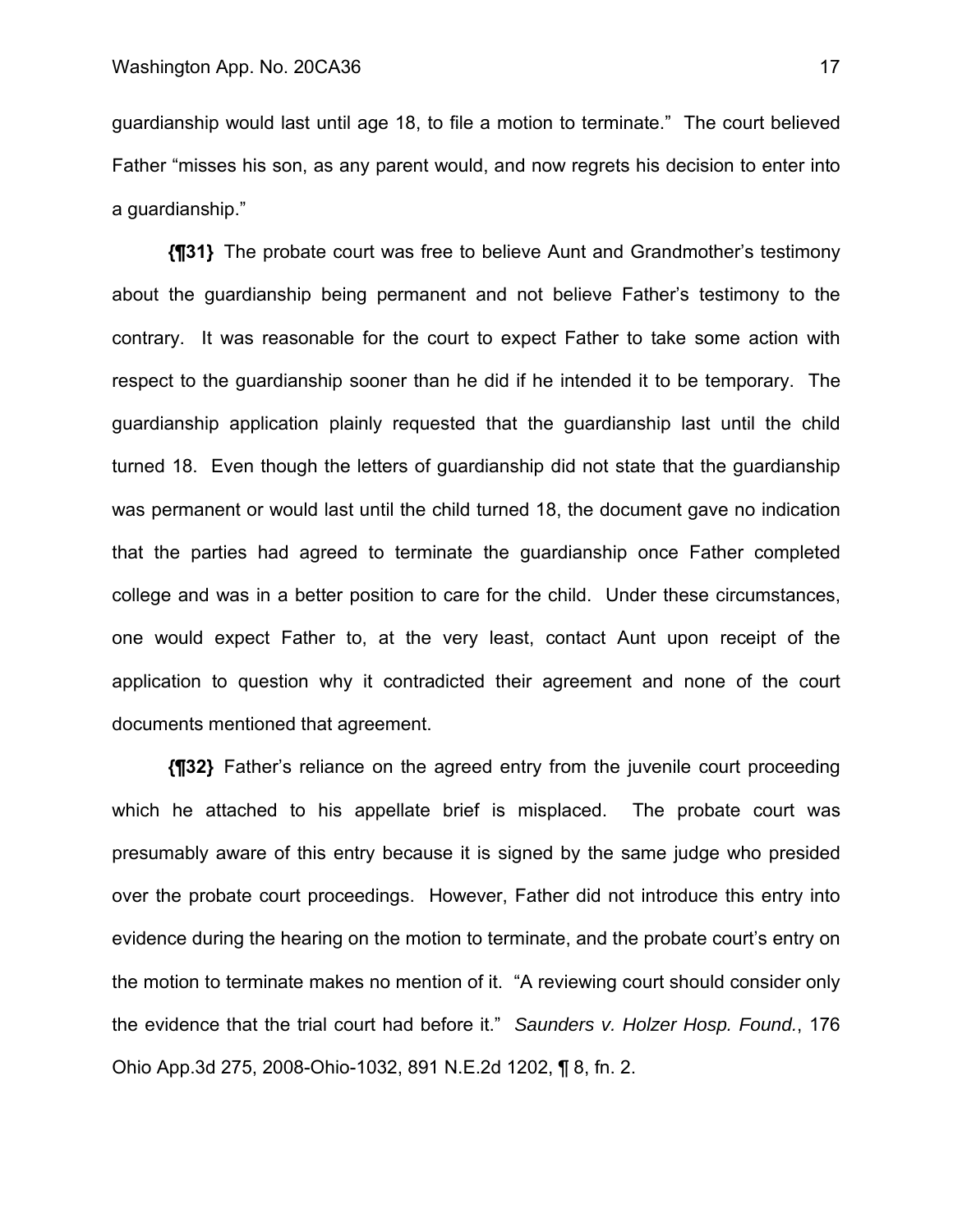**{¶33}** Even if we could consider the entry, it is not dispositive of whether the guardianship was permanent or temporary. The entry states that Mother, Father, and Aunt agreed it was "in the best interest of the child that [Father] be named residential parent and legal custodian of [the child]." However, they also agreed Aunt would apply to be the child's guardian and that the parents would consent to her appointment. The entry does not state that the guardianship is permanent or temporary. The entry acknowledges the guardianship could terminate, stating: "*Should the guardianship* of the person of the minor child *be terminated* for any reason, the parties agree to mediate the issue of residential parent and legal custodian of the minor child. Should mediation be unsuccessful, the parties agree that no change in circumstances must be alleged or proven and that the only issue to be heard and decided by this Court will be what is in the best interest of the child." (Emphasis added.) But this language does not suggest termination was inevitable or expected to occur once Father completed college and was better positioned to care for the child. Notably, there are reasons a guardianship might terminate before a child turns 18 even though the parents intended to permanently relinquish custody to the guardian, such as death or disability of the guardian.

**{¶34}** *Godsey* and *B.I.C.* are inapposite. In *Godsey*, the Second District Court of Appeals affirmed a judgment terminating a guardianship. *Godsey*, 2d Dist. Clark No. 2002-CA-69, 2003-Ohio-2692, ¶ 1, 19. In doing so, the appellate court held that the probate court did not err when it found that the guardianship was temporary. *Id.* at ¶ 10. The appellate court noted the probate court's observations that (1) the guardians "did not request a guardianship for a 'definite' duration, such as until [the child's] eighteenth birthday"; (2) the "letters of guardianship, which described the guardianship as being for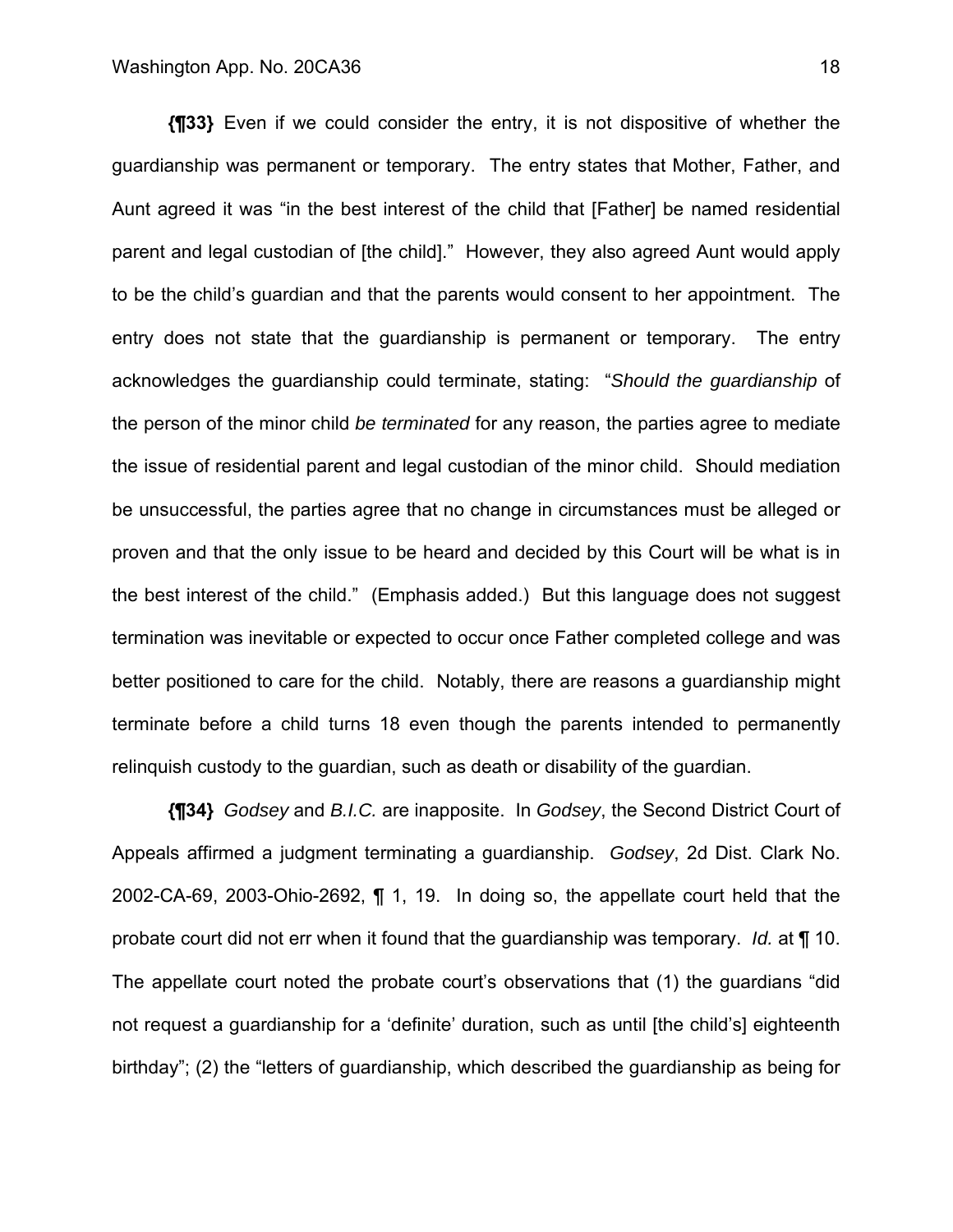an 'indefinite time period,' reasonably could be interpreted as granting a temporary guardianship"; and (3) a finding that the guardianship was temporary was consistent with the mother's testimony and the fact that the child's "need for medical insurance was the expressed reason for the \* \* \* guardianship application." *Id.* at ¶ 12.

**{¶35}** In *B.I.C.*, the Ninth District Court of Appeals also affirmed a judgment terminating a guardianship. *B.I.C.*, 9th Dist. Wayne No. 11CA0028, 2012-Ohio-3519, at ¶ 17. The father did not consent or object to the guardianship application, and the appellate court held that the probate court did not err when it found the resulting guardianship was temporary. *Id.* at ¶ 2, 10. The appellate court explained that the guardians did not assert that the guardianship was permanent until the father moved to terminate it. *Id.* at ¶ 10.At the time they applied to be guardians, their attorney sent the father a letter stating that they sought " 'to be named as temporary guardians.' " *Id.* at ¶ 2, 10.One of the guardians testified that she understood "temporary" to mean until the child was 18, but "the probate court was entitled not to believe her, considering that her application did not ask for the guardianship to last until that time." *Id.* at ¶ 10. The appellate court noted that the letters of guardianship did not indicate the guardianship would last until the child turned 18 but instead stated that the "the guardianship will be for an '[i]ndefinite' length." *Id.*

**{¶36}** This case is distinguishable from *Godsey* and *B.I.C*. The letters of guardianship in all three cases stated that the guardianship was for an indefinite period of time. However, in this case, the guardianship application explicitly requested that the guardianship last until the child turned 18. As we previously explained, the letters of guardianship reasonably could be interpreted to grant that request. In addition, in this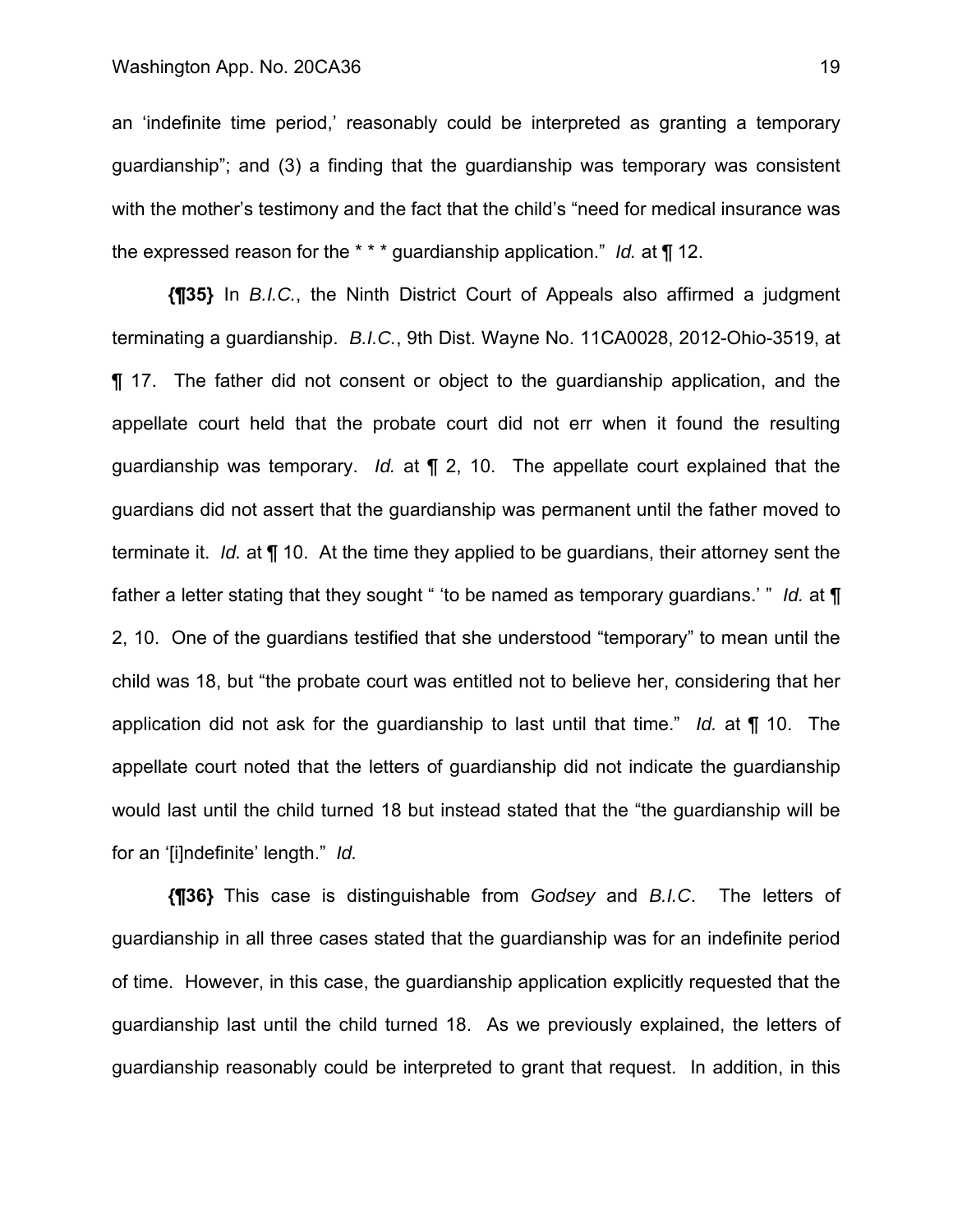case, there is some competent, credible evidence that the parties intended the guardianship to be permanent, and the probate court did not believe Father's testimony to the contrary.

**{¶37}** *Smith* is also inapposite. In that case, the Twelfth District Court of Appeals affirmed a probate court's judgment terminating a guardianship. *Smith*, 12th Dist. Preble No. CA2002-12-012, 2003-Ohio-4247, at ¶ 1. In doing so, the appellate court held that reliable, credible evidence supported the probate court's finding that the guardianship was temporary. *Id.* at ¶ 12. The appellate court noted that the mother testified that she never intended to give up permanent custody, that documents she signed regarding the guardianship did not refer to the placement as permanent, and that one document provided "for termination with mutual consent of the parties." *Id.* at ¶ 13. The appellate court observed that the guardianship application did "not indicate it is permanent" and that the guardians' attorney sent the application to the mother with a letter stating that she had the " 'right to file an application with the court to assert the guardianship is no longer necessary.' " *Id.* There was evidence that when the mother agreed to the guardianship, "she was unable to care for herself or her children physically, emotionally or financially." *Id.* at ¶ 14. There was also evidence she had been told "she needed to take care of herself and get her life together before she would be able to take care of the children," and the mother testified that she granted the guardianship for that reason. *Id.*

**{¶38}** This case is distinguishable from *Smith*. Here, unlike in *Smith*, the guardianship application requested that the guardianship last until the child turned 18, and as detailed above, there is additional evidence which supports the conclusion that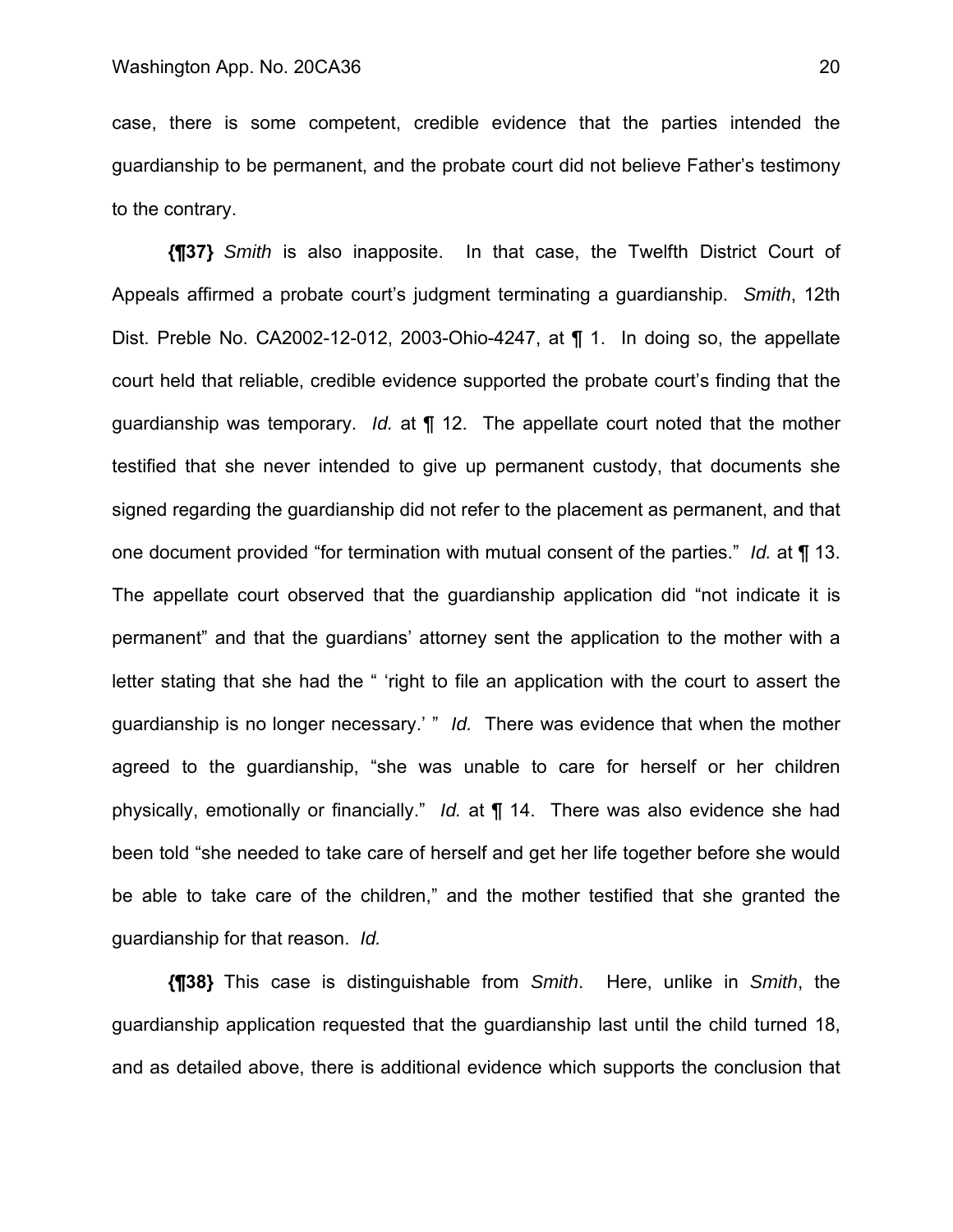the guardianship was permanent. Moreover, it is evident that the probate court in *Smith*  found the mother's testimony that she never intended to give up permanent custody of her children credible, but in this case, the probate court did not find credible Father's testimony about the guardianship being temporary.

**{¶39}** Father's reliance on *Dillon* and *Sanders* is misplaced. In *Dillon*, the appellate court held the probate court properly found a guardianship was permanent because "[t]he clear language of the guardianship application" showed the child's grandparents sought a guardianship until the child turned 18, and the entry granting the application "unequivocally" established that the probate court "fully explained the affect [sic] of the guardianship to mother" at the hearing on the application. *Dillon*, 5th Dist. Holmes No. 05CA008, 2005-Ohio-5217, at ¶ 26. In *Sanders*, the appellate court upheld a finding that a guardianship was permanent, noting that the guardian testified that she believed the guardianship was permanent and that the probate judge took judicial notice of the fact that at the guardianship application hearing, he told the mother and guardian that the guardianship was permanent and would be in effect until the child turned 18. *Sanders*, 118 Ohio App.3d at 613-614, 693 N.E.2d 1101.

**{¶40}** In this case, it is not apparent that Father attended the guardianship application hearing, and there is no evidence the probate court gave him information similar to the information the probate courts gave the parents in *Dillon* and *Sanders*. Such evidence would undoubtedly be helpful in resolving whether the parties intended the guardianship to be permanent or temporary. Nonetheless, as we previously explained, some competent, credible evidence supports the probate court's finding by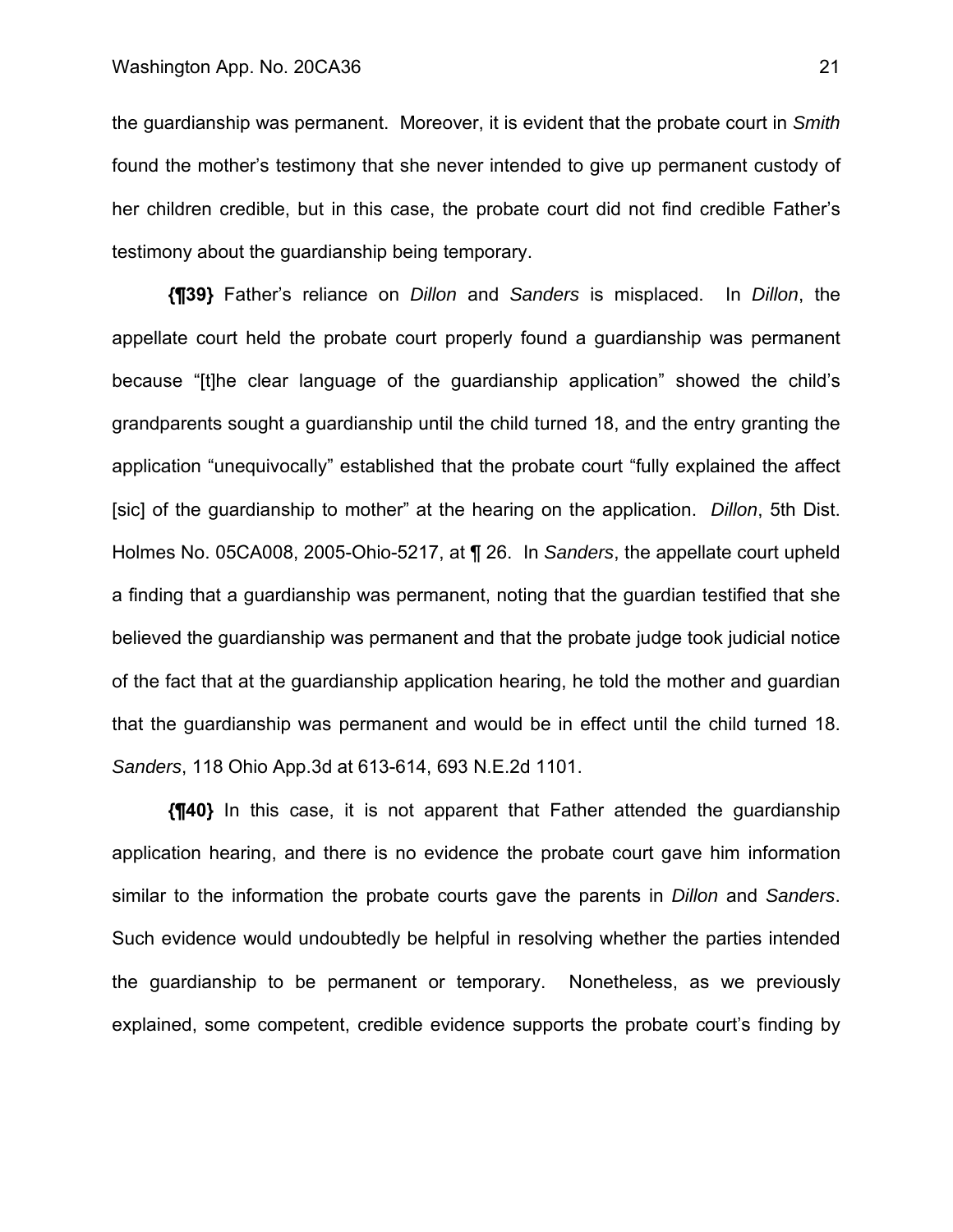clear and convincing evidence that the guardianship in this case was meant to be permanent. Accordingly, we overrule the second assignment of error.

## F. Third Assignment of Error

**{¶41}** In his third assignment of error, Father contends that the probate court abused its discretion when it did not terminate the "temporary" guardianship. Father asserts that by consenting to a temporary guardianship, he did not relinquish his right to "preferential treatment in a subsequent determination of custody" and is entitled to custody of the child so long as he is able and suitable to be a parent. Father maintains that there is good cause to terminate the guardianship because he is able and suitable to be parent, and the original reasons for the guardianship no longer exist.

**{¶42}** Father's argument is predicated on the assumption that we will sustain his second assignment of error and conclude the guardianship was temporary. However, we overruled Father's second assignment of error. Consequently, we overrule the third assignment of error.

### IV. CONCLUSION

**{¶43}** Having overruled the assignments of error, we affirm the probate court's judgment.

### JUDGMENT AFFIRMED.